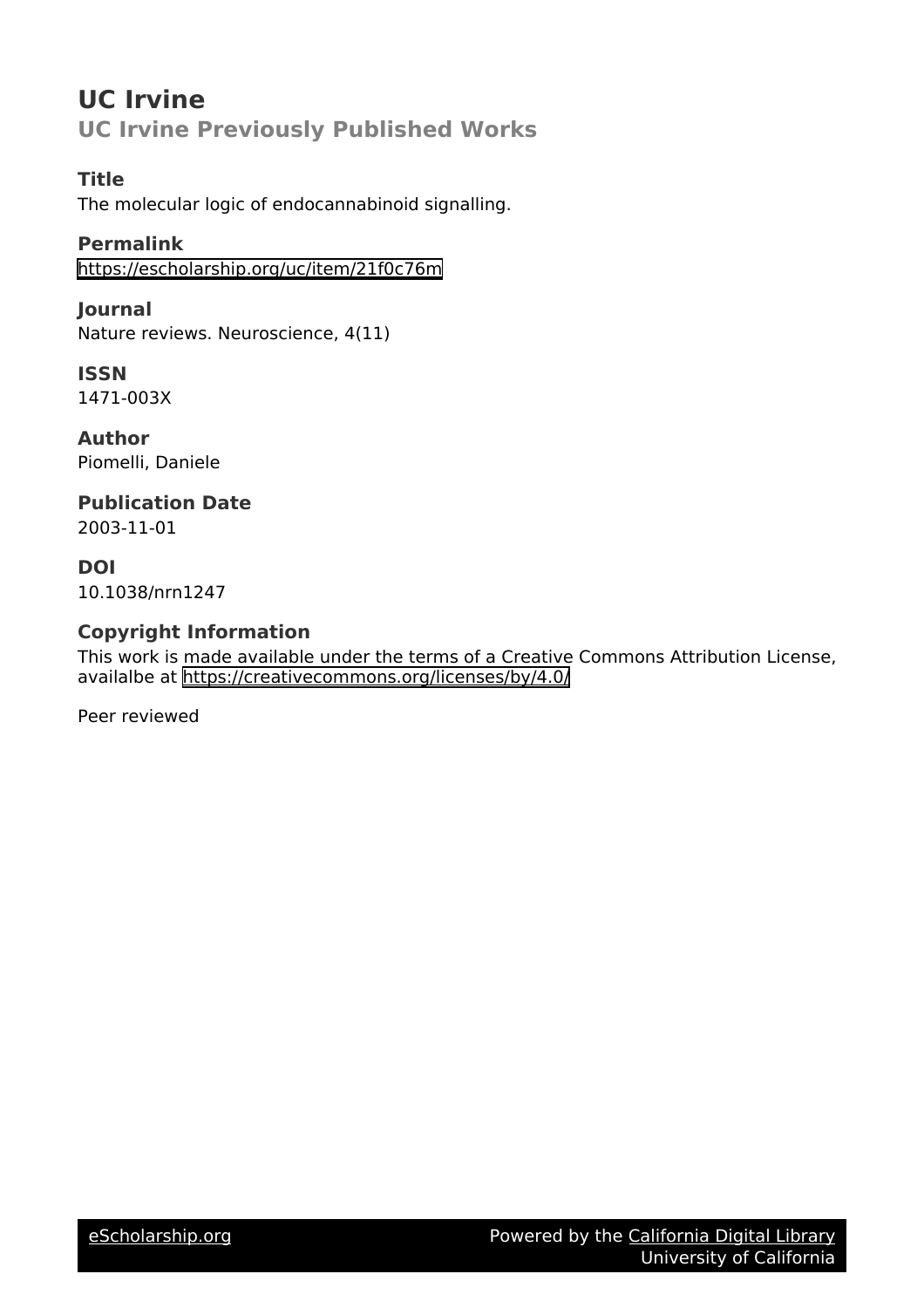# THE MOLECULAR LOGIC OF ENDOCANNABINOID SIGNALLING

# *Daniele Piomelli*

The endocannabinoids are a family of lipid messengers that engage the cell surface receptors that are targeted by ∆<sup>9</sup>-tetrahydrocannabinol, the active principle in marijuana (*Cannabis*). They are made on demand through cleavage of membrane precursors and are involved in various short-range signalling processes. In the brain, they combine with CB<sub>1</sub> cannabinoid receptors on axon terminals to regulate ion channel activity and neurotransmitter release. Their ability to modulate synaptic efficacy has a wide range of functional consequences and provides unique therapeutic possibilities.

ARACHIDONIC ACID Common name of 5,8,11,14eicosatetraenoic acid, an essential (diet-derived) fatty acid that serves as precursor for eicosanoids and endocannabinoids.

*Department of Pharmacology, University of California, Irvine 92697-4625, USA. e-mail: piomelli@uci.edu* doi:10.1038/nrn1247

The *Cannabis* plant has been used in Europe since antiquity, mostly to make cordage and fabric, but first attracted the attention of European scientists when Napoleon's troops brought back from Egypt intriguing accounts of its psychotropic activity. In 1810, a member of Napoleon's *Commission des Sciences et des Arts*wrote1 :

"For the Egyptians, hemp is the plant par excellence, not for the uses they make of it in Europe and many other countries, but for its peculiar effects. The hemp cultivated in Egypt is indeed intoxicating and narcotic."

Before long, detailed descriptions of the plant's properties began to appear<sup>2,3</sup> and *Cannabis* extracts were introduced to the medical community. An 1848 commentary of the *British Pharmacopoeia* outlined quite accurately the psychotropic effects of *Cannabis* and pointed out its merit as an analgesic and antispasmodic $\rm{^4:}$ 

"Numerous observers have described the Indian hemp as producing in the natives of the East, who familiarly use it instead of intoxicating spirits, sometimes a heavy, lazy state of agreeable reverie, from which the individual may be easily roused to discharge any simple duty - sometimes a cheerful, active state of inebriation causing him to dance, sing and laugh, provoking the venereal appetite, and increasing the desire for food - and sometimes a quarrelsome drunkenness, leading to acts of violence. During this condition pain is assuaged and spasm arrested. […] On the whole, it is a remedy which deserves a more extensive inquiry than any hitherto instituted."

The inquiry into the active chemical constituents of *Cannabis* turned out to be more time consuming than expected. Many other plant-derived compounds, such as morphine and atropine, had long been identified when the *Cannabis* plant finally yielded its active principle, the terpenoid derivative ∆<sup>9</sup> -tetrahydrocannabinol  $(THC)^{5,6}$  (FIG. 1).

The psychoactive properties of THC were recognized immediately, but the drug's unique chemical structure offered no hints as to its mechanism of action. To complicate matters further, the hydrophobic nature of THC delayed experimentation and indicated that the compound might act by influencing membrane fluidity, rather than by combining with a specific receptor. This impasse was resolved by the development of new classes of potent and selective THC analogue<sup>7</sup> (FIG. 1), which led eventually to the pharmacological identification of cannabinoid-sensitive sites in the brain<sup>8</sup>.

The CB<sub>1</sub> cannabinoid receptor was molecularly cloned from rat brain in 1990 (REF. 9) and its immunesystem counterpart, the  $CB$ <sub>s</sub> receptor, was identified by sequence homology three years later<sup>10</sup>. These discoveries not only established the mechanism of action of THC, thereby fuelling the development of subtype-selective agonists and antagonists (FIG. 1), but they also initiated a hunt for brain-derived cannabinoid ligands. Surprisingly, the first THC-like factor to be isolated was a lipid, rather than the peptide that had been expected on the basis of the precedent set by morphine and the enkephalins. It was identified as the amide of ARACHIDONIC ACID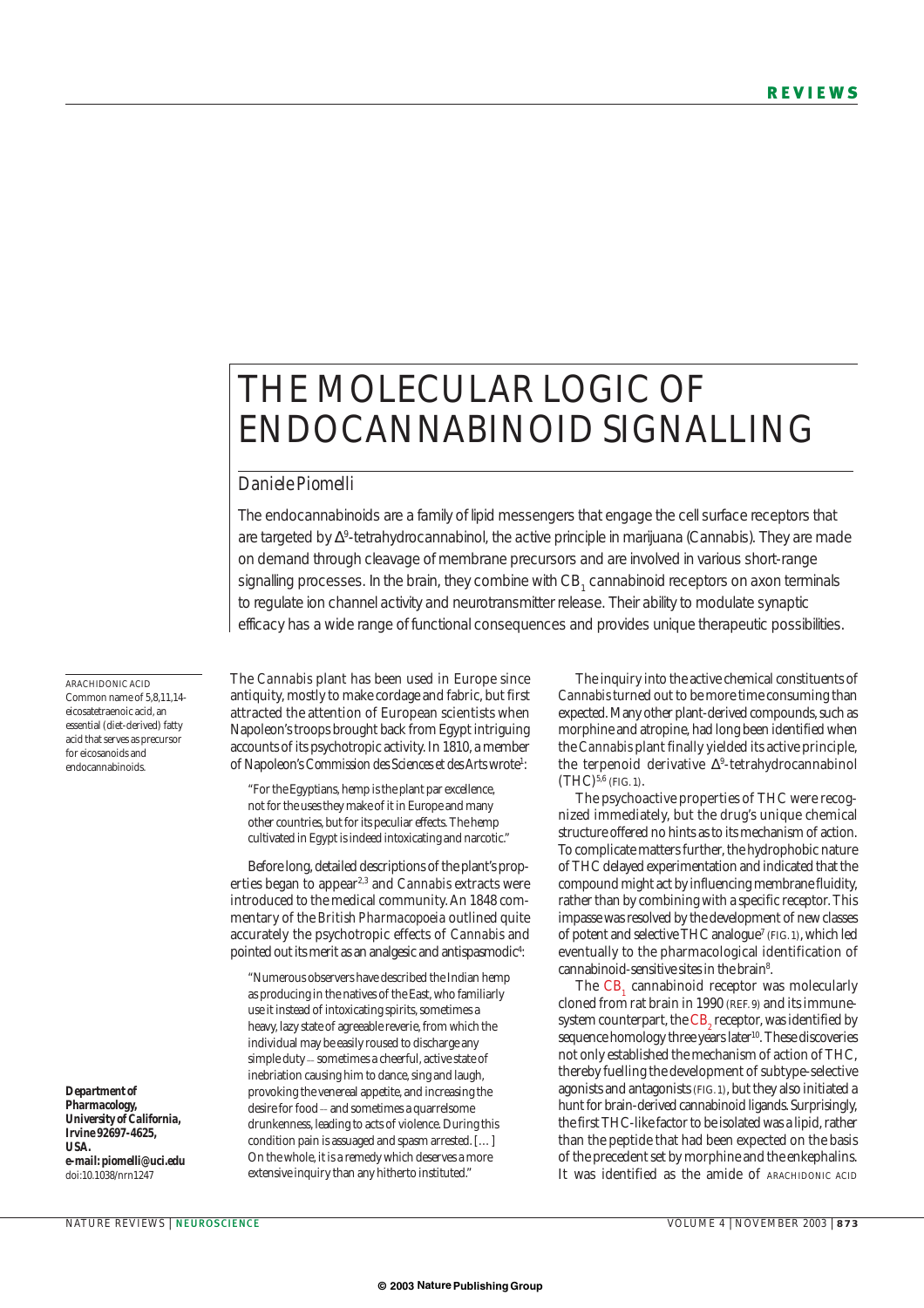

Figure 1 | **Chemical structures of plant-derived and synthetic compounds that bind to cannabinoid receptors. a** | Cannabinoid receptor agonists, which activate both CB<sub>1</sub> and CB. receptors. THC, tetrahydrocannabinol. **b** | Selective CB, antagonist (SR141716A, rimonabant) and CB<sub>2</sub> antagonist (SR144528). **c** | Selective CB<sub>1</sub> agonist (arachidonoyl-2'-chloroethanolamide,  $ACEA$ <sup>145</sup> and  $CB$ <sub>2</sub> agonist (AM1241)<sup>146</sup>

#### EICOSANOIDS

A family of biologically active compounds produced through the enzymatic oxygenation of arachidonic acid. Examples are prostaglandins, leukotrienes and lipoxins.

#### FATTY ACID

An organic acid characterized by a non-branched carbon chain and an even number of carbon atoms. Examples of saturated fatty acids (without double bonds) are palmitic (16 carbons) and stearic (18 carbons). Examples of unsaturated and polyunsaturated fatty acids include oleic (18 carbons, one double bond) and arachidonic (20 carbons, 4 double bonds).

PHOSPHATIDYLETHANOLAMINE An important class of membrane phospholipids comprising a glycerol skeleton linked to two fatty acid residues, phosphoric acid and ethanolamine.

with ethanolamine, and named anandamide after the Sanskrit word for bliss, *ananda*<sup>11</sup> (FIG. 2).

This small lipid molecule resembled no known neurotransmitter, but it did share structural features with the EICOSANOIDS, mediators of inflammation and pain with various functions in neural communication $12$ . Though initially controversial<sup>13</sup>, the signalling roles of anandamide were confirmed by the elucidation of the compound's unique metabolic pathways and the demonstration of its release in the live brain<sup>14-16</sup>. As the search for THC-like compounds continued, other bioactive lipids were extracted from animal tissues. These include 2-arachidonoylglycerol (2-AG)<sup>17,18</sup>, noladin ether<sup>19</sup>, virodhamine<sup>20</sup> and *N*-arachidonoyldopamine<sup>21</sup> (FIG. 2).

In this article, I review the synthesis, release and deactivation of the endogenous cannabinoids (also called endocannabinoids). I then outline the properties and distribution of brain CB<sub>1</sub> receptors. Last, I describe the function of the endocannabinoids as local modulators of synaptic activity and their contribution to memory, anxiety, movement and pain.

# **Synthesis**

*Anandamide.* The membranes of plant cells contain a family of unusual lipids that consist of a longchain FATTY ACID tethered to the head group of

PHOSPHATIDYLETHANOLAMINE (PE) through an amide bond. When attacked by a PHOSPHOLIPASE D (PLD) enzyme, these membrane constituents generate a set of FATTY ACID ETHANOLAMIDES, which are used by plants as intercellular signalling molecules. They are released from cells in response to stress or infection, and stimulate the expression of genes engaged in systemic plant immunity<sup>22</sup>. This ancestral biochemical device is conserved in mammalian cells, which use the ethanolamide of arachidonic acid, anandamide, as a primary component of the endocannabinoid signalling system.

Anandamide formation in neurons is a two-step process, which parallels fatty acid ethanolamide production in plants<sup>14,23,24</sup> (FIG. 3). The first step is the stimulus-dependent cleavage of the phospholipid precursor *N*-arachidonoyl-PE. This reaction is mediated by an uncharacterized PLD and produces anandamide and phosphatidic acid, a metabolic intermediate that is used by cells in the synthesis of other glycerol-derived phospholipids. Genes encoding two PLD isoforms have been cloned in mammals<sup>25</sup>, but it is not known whether either of these enzymes is responsible for anandamide synthesis.

The brain contains tiny quantities of *N*-arachidonoyl-PE (20–40 pmol  $g^{-1}$ )<sup>23,24</sup> — probably too little to sustain anandamide release for an extended time. The cellular stores of this precursor are replenished by the enzyme *N*-acyltransferase (NAT), which catalyses the intermolecular passage of an arachidonic acid group from the  $SN-1$  position of PHOSPHATIDYLCHOLINE to the head group of PE14,23,24 (FIG. 3). In cultures of rat cortical neurons, two intracellular second messengers control NAT activity:  $Ca^{2+}$  and cyclic AMP.  $Ca^{2+}$  is required to engage NAT, which is inactive in its absence, whereas cAMP works through protein kinase A-dependent phosphorylation to enhance NAT activity<sup>26</sup>. Although catalysed by separate enzymes, the syntheses of anandamide and its parent lipid are thought to proceed in parallel because Ca2+-stimulated anandamide production is generally accompanied by *de novo* formation of *N*-arachidonoyl-PE23,24.

As expected of a  $Ca^{2+}$ -activated process, anandamide formation can be elicited by  $Ca^{2+}$  ionophores, which carry Ca2+ ions across cell membranes. For example, in cultures of rat striatal neurons labelled by incubation with [<sup>3</sup>H] ethanolamine, the Ca<sup>2+</sup> ionophore ionomycin stimulates accumulation of [3 H]anandamide14.A similar stimulation is produced by kainate (a glutamate receptor agonist), 4-aminopyridine (a K+ channel blocker) or membrane-depolarizing concentrations of K<sup>+</sup>, and can be prevented by chelating extracellular  $Ca^{2+}$  (REFS 14,26). The Ca<sup>2+</sup> dependence of anandamide synthesis was also demonstrated using MICRODIALYSIS. Administration of a high-K+ pulse in the rat striatum caused a reversible increase in interstitial anandamide concentrations, which was prevented by removal of  $Ca^{2+}$  from the perfusing solution<sup>15</sup>.

Although neural activity induces anandamide release in a  $Ca^{2+}$ -dependent manner,  $Ca^{2+}$  entry into neurons is not the only determinant of anandamide generation: there is evidence that G-protein-coupled receptors can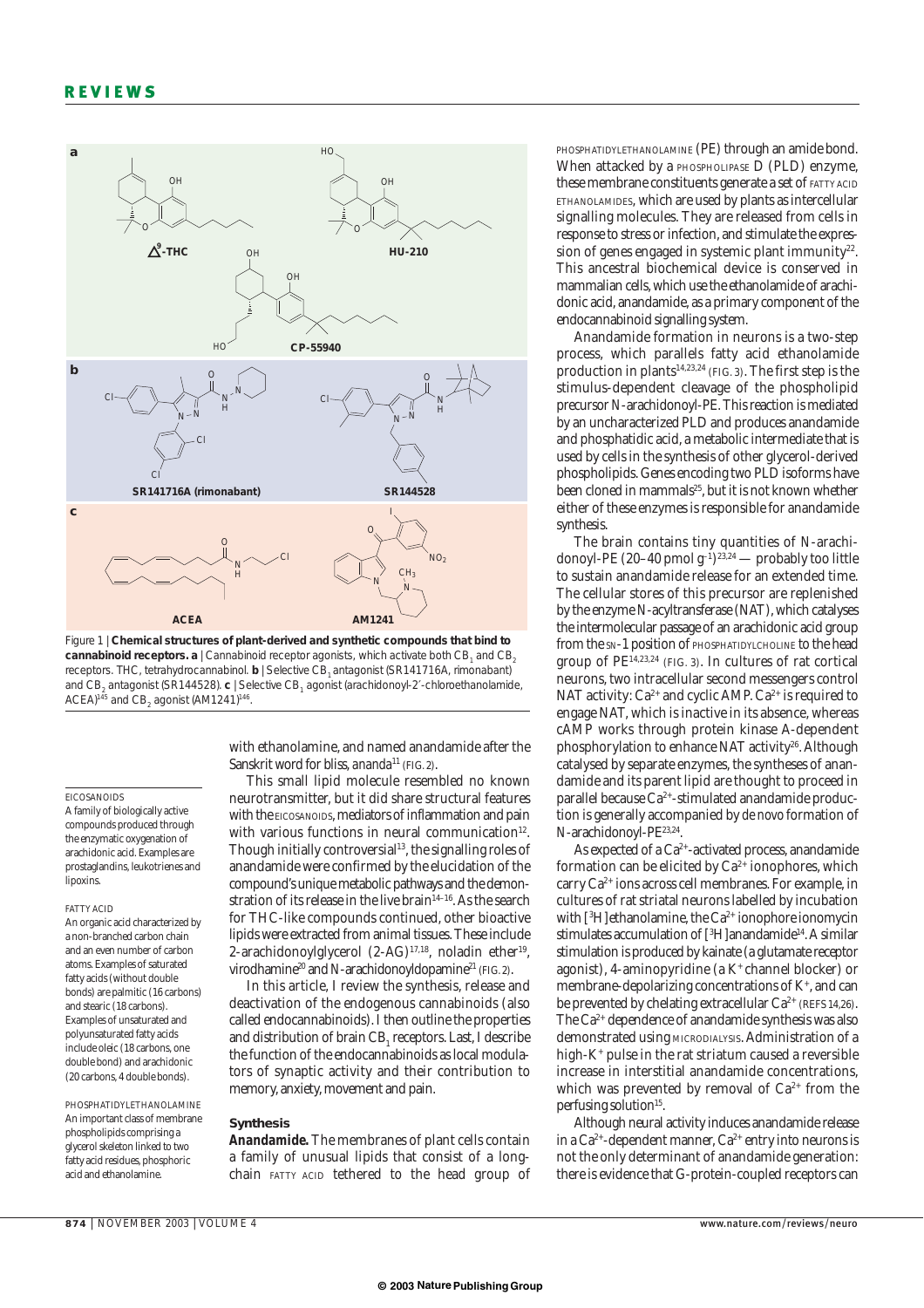

Figure 2 | **Chemical structures of endogenous compounds that bind to cannabinoid receptors.**

# PHOSPHOLIPASE

(PL). A group of enzymes that catalyse the hydrolysis of phospholipids at their glycerol ester (PLA) or phosphodiester (PLC, PLD) bonds.

FATTY ACID ETHANOLAMIDE A lipid-derived signalling molecule characterized by an ethanolamine residue linked to a long-chain fatty acid through an amide bond. Examples are anandamide (arachidonoylethanolamide), oleoylethanolamide and palmitoylethanolamide.

### *SN*: STEREOSPECIFIC NUMBERING Defines a convention on how to designate the stereochemistry of glycerol-based lipids. When the glycerol moiety is drawn with the secondary hydroxyl to the left, the carbons are numbered 1,2,3 from top to bottom.

PHOSPHATIDYLCHOLINE A major class of membrane phospholipids comprised of a glycerol skeleton linked to two fatty acid residues, phosphoric acid and choline. In the mammalian brain, the *sn*-2 position of phosphatidylcholine most often contains an arachidonic acid residue, but a small pool of this fatty acid is also stored in the *sn*-1 position.

# MICRODIALYSIS

A technique that allows the sampling of neurochemicals in the brain of live animals.

also trigger this process. For example, application of the dopamine  $\mathrm{D}_\mathrm{2}$ -receptor agonist quinpirole causes an eightfold increase in anandamide outflow in the rat striatum, which is prevented by the  $\mathrm{D}_2$ -receptor antagonist raclopride15. This response is accompanied by an elevation in tissue anandamide content, indicating that it might be due to a net increase in anandamide formation rather than to extracellular release of preformed anandamide27. Muscarinic acetylcholine receptors and metabotropic glutamate receptors can also cause endocannabinoid release in hippocampal slices in a  $Ca<sup>2+</sup>$ -independent manner, but the substance(s) involved have not been identified $28,29$ .

How does occupation of  $D<sub>2</sub>$  receptors initiate anandamide synthesis? Inhibition of cAMP formation, a hallmark of  $\mathrm{D}_\mathrm{2}$ -receptor signalling, is unlikely to be responsible for this effect because cAMP positively regulates NAT activity<sup>26</sup>. Alternatively, D<sub>2</sub> receptors could



# **neurons.** The sequence of reactions is thought to include: first, the synthesis of the anandamide precursor *N*-arachidonoylphosphatidylethanolamine (PE), catalysed by the enzyme *N*-acyltransferase; second, the cleavage of *N*-arachidonoyl-PE to yield anandamide, catalysed by phospholipase D.

interact with the Rho family of small G proteins to stimulate PLD activity<sup>30</sup>, or they might engage β–γ subunits of G proteins to activate phospholipase  $C_{\beta}$  (PLC<sub>β</sub>)<sup>31</sup>. PLC<sub>β</sub> catalyses the cleavage of phosphatidylinositol-4,5bisphosphate to produce inositol-1,4,5-trisphosphate, which might then recruit the NAT/PLD pathway by mobilizing  $Ca^{2+}$  from internal stores.

2-Arachidonoylglycerol. Like other MONOACYLGLYCEROLS, 2-AG is at the crossroads of multiple routes of lipid metabolism, where it can serve interchangeably as an end-product for one pathway and precursor for another. These diverse metabolic roles can explain its high concentration in brain tissue (about 200-fold greater than anandamide's)<sup>17,32</sup>, and imply that a significant fraction of brain 2-AG is engaged in housekeeping functions rather than in signalling.

The place occupied by 2-AG at central intersections of lipid metabolism also complicates efforts to define the biochemical pathway(s) responsible for its physiological synthesis. There is, however, enough information to indicate two possible routes (FIG. 4). The first begins with the phospholipase-mediated formation of 1,2-diacylglycerol (DAG). This product regulates protein kinase C activity — an important second messenger function and is a substrate for two enzymes: DAG kinase<sup>33</sup>, which attenuates DAG signalling by catalysing its phosphorylation to phosphatidic acid; and DAG lipase (DGL), which hydrolyses DAG to monoacylglycerol34. The fact that drug inhibitors of PLC and DGL block Ca2+-dependent 2-AG accumulation in rat cortical neurons indicates primary involvement of this pathway in 2-AG formation $32$ .

An alternative pathway of 2-AG synthesis begins with the production, mediated by phospholipase A1 (PLA1)35,36, of a 2-arachidonoyl-LYSOPHOSPHOLIPID, which might be hydrolysed to 2-AG by lyso-PLC activity (FIG. 4). Although there is no direct evidence for this mechanism in 2-AG formation, the high level of PLA1 expression in brain tissue $34,35$  makes it an intriguing target for future investigation. In addition to the phospholipase-operated pathways outlined above, monoacylglycerols can be produced by hormonesensitive lipase acting on triacylglycerols or by lipid phosphatases acting on lysophosphatidic acid. In general, however, these enzymes preferentially target lipids that are enriched in saturated or monounsaturated fatty acids, rather than the polyunsaturated species that would give rise to 2-AG.

Irrespective of its exact mechanism, neuronal 2-AG production can be initiated by an increase in the concentration of intracellular  $Ca^{2+}$ . In cultures of rat cortical neurons, the  $Ca^{2+}$  ionophore ionomycin and the glutamate receptor agonist NMDA (*N*-methyl-<sub>D</sub>aspartate) stimulate 2-AG synthesis in a  $Ca^{2+}$ -dependent manner32,37. Likewise, in freshly dissected hippocampal slices, high-frequency stimulation of the SCHAFFER COLLAT-ERALS produces a Ca2+-dependent increase in tissue 2-AG content<sup>32</sup>. Importantly, this treatment has no effect on the concentrations of non-cannabinoid monoacylglycerols, such as 1(3)-palmitoylglycerol, which indicates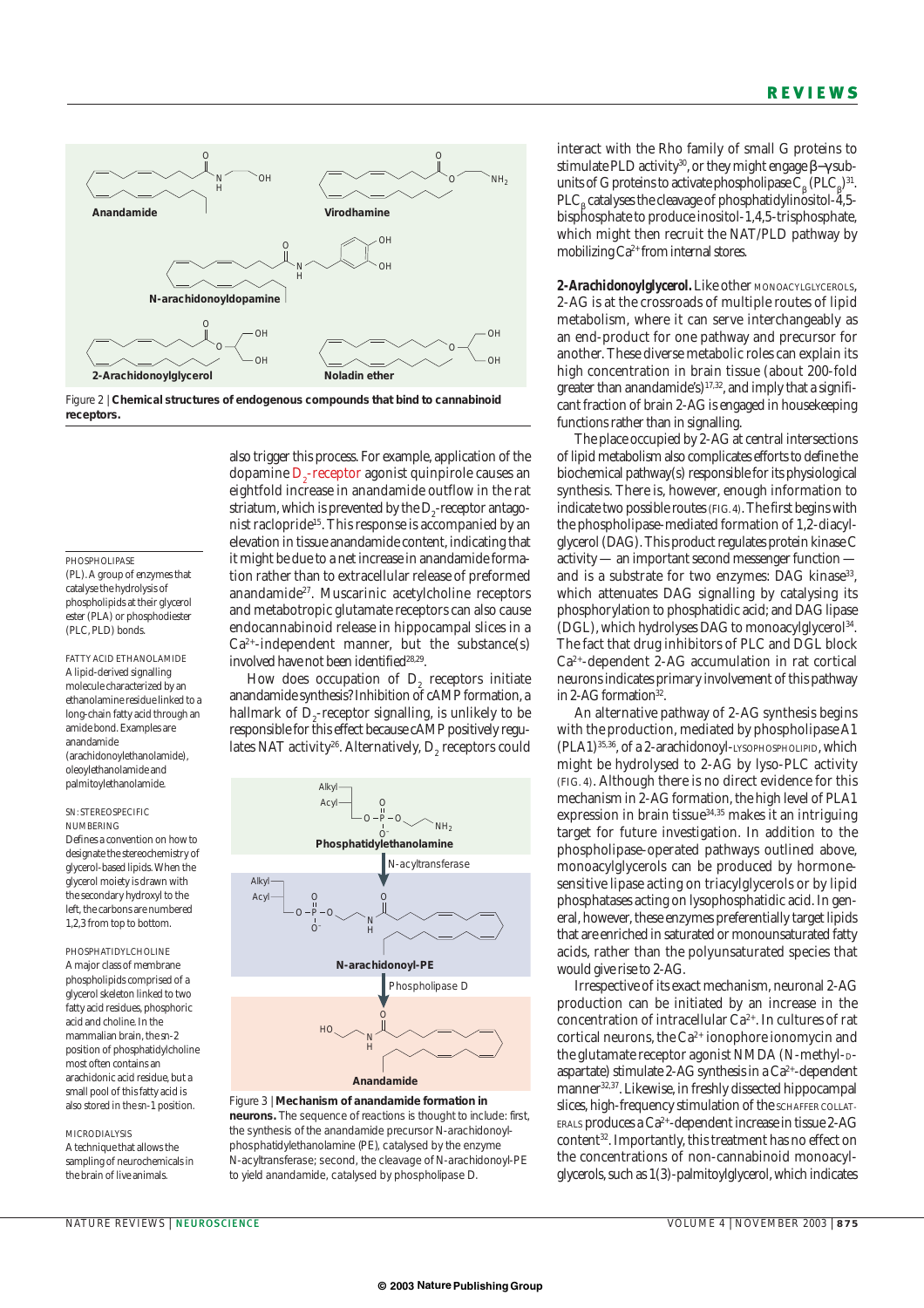MONOACYLGLYCEROL A glycerol derivative in which one of the hydroxyl groups is linked to a fatty acid residue by

SCHAFFER COLLATERALS Axons of the CA3 pyramidal cells of the hippocampus that form synapses with the apical dendrites of CA1 neurons. FACILITATED DIFFUSION A common mechanism of transmembrane transfer that involves a protein carrier, but does not require expenditure of

cellular energy.

peppers.

VANILLOID RECEPTORS Membrane receptor-channels permeable to monovalent cations. They are activated by noxious heat and capsaicin, the active constituent of hot chili

an ester bond. LYSOPHOSPHOLIPID A phospholipid containing only one fatty acid chain. Examples include lysophosphatidic acid and lysophosphatidylethanolamine.



Figure 4 | **Pathways of 2-arachidonoylglycerol (2-AG) formation in neurons.** One possible sequence of reactions, shown on the left, includes the cleavage of phosphatidylinositol (PI) to yield 1,2-diacylglycerol (DAG), catalysed by a phospholipase such as phospholipase C (PLC), and the subsequent conversion of DAG to 2-AG, catalysed by diacylglycerol lipase (DGL). An alternative route, shown on the right, comprises the formation of a 2-arachidonoyl-lysophospholipid such as lyso-PI, catalysed by phospholipase A1 (PLA1), followed by the hydrolysis of the lysophospholipid to 2-AG, catalysed by lyso-PLC.

> that 2-AG formation is not due to a generalized increase in the rate of lipid turnover<sup>32</sup>. Furthermore, highfrequency stimulation does not alter hippocampal anandamide concentrations, indicating that the syntheses of 2-AG and anandamide can be independently regulated32,37. In further support of this idea, activation of  $D<sub>9</sub>$  receptors — a potent stimulus for anandamide formation in the rat striatum — has no effect on striatal 2-AG concentrations15,27.

*Other putative endogenous ligands.* Noladin ether is an ether-linked analogue of 2-AG that binds to and activates  $CB_1$  receptors<sup>19</sup> (FIG. 2). Its pathway of formation has not been characterized, and its occurrence in the normal brain has been questioned<sup>38</sup>. Virodhamine, the ester of arachidonic acid and ethanolamine (FIG. 2), might act as an endogenous  $CB$ , antagonist<sup>20</sup>. Its presence in brain tissue has been documented<sup>20</sup>, but is intriguing because this chemically unstable molecule is rapidly converted to anandamide in aqueous environments. The mechanism of its synthesis is unknown, and its deactivation might share anandamide's pathways of uptake and intracellular hydrolysis<sup>20</sup>. Finally, the endogenous vanilloid agonist, *N*-arachidonoyldopamine, also exhibits affinity for cannabinoid receptors *in vitro*<sup>21</sup> (FIG. 2).

# **Release from neurons**

How are endocannabinoids released from cells and how do they reach their targets? Classical transmitters and neuropeptides can diffuse through the water-filled space that surrounds neurons, but hydrophobic compounds such as anandamide and 2-AG tend to remain associated with lipid membranes. One possibility is that endocannabinoids might not leave the cell where they are produced; rather, they could move sideways within the plasmalemma until they collide with membraneembedded CB, receptors. This hypothesis is supported

by the role of an intramembranous amino-acid residue  $($ lysine-192 $)$  in the binding of anandamide to  $CB$ . (REF. 39), as well as by the finding that certain cannabinoid agonists can approach the receptor by lateral membrane diffusion<sup>40</sup>. Nevertheless, it does not account for two pieces of evidence. First, anandamide is found in incubation media of cells and in brain interstitial fluid, implying that it can overcome its tendency to partition in membranes<sup>14-16</sup>. Perhaps more importantly, physiological experiments have shown that an endocannabinoid substance does leave postsynaptic cells to activate CB<sub>1</sub> receptors on adjacent axon terminals<sup>41-46</sup>. This unidentified compound might travel as far as 20  $\mu$ m from its cell of origin before being eliminated<sup>41</sup>.

If endocannabinoids are released from neurons, what is the mechanism of their release? The fact that plasma membranes contain precursor molecules for both anandamide and 2-AG indicates that they could leave the cell as soon as they are formed. Extracellular lipid-binding proteins such as the lipocalins, which are expressed at high levels in the brain<sup>47</sup>, might facilitate this step and help to deliver endocannabinoids to their cellular targets. Although this scenario awaits confirmation, it does mirror what happens in the bloodstream, where anandamide's movements are made possible by its reversible binding to serum albumin<sup>48</sup>.

# **Deactivation**

Two mechanisms cooperate in attenuating endocannabinoid signalling in the brain: carrier-mediated transport into cells and intracellular hydrolysis (FIG. 5).

*Transport.*Anandamide and 2-AG can diffuse passively through lipid membranes, but this process is accelerated by a rapid and selective carrier system that is present in both neurons and glial cells<sup>49,50</sup>. Although it is superficially similar to other transmitter systems, endocannabinoid transport is not driven by transmembrane Na<sup>+</sup> gradients, indicating that it might be mediated by a FACILITATED DIFFUSION mechanism49,50. In this respect, neural cells seem to internalize anandamide and 2-AG in a manner similar to fatty acids, eicosanoids and other biologically relevant lipids, by using energy-independent carriers. Several lipid-carrier proteins have been molecularly cloned<sup>51</sup>, inspiring optimism that, despite current controversy (BOX 1), endocannabinoid transporter(s) will eventually be characterized.

Meanwhile, to gain insight into the role of transport in endocannabinoid inactivation, we can rely on an expanding series of pharmacological transport inhibitors. The prototype is AM404, which slows the elimination of both anandamide and 2-AG, magnifying their biological effects<sup>49,52,53</sup> (FIG. 6). This inhibitor has helped to unmask important roles of the endocannabinoid system in the regulation of neurotransmission and synaptic plasticity, but suffers from various limitations, including an affinity for VANILLOID RECEPTORS and susceptibility to enzymatic attack by fatty acid amide hydrolase (FAAH). These limitations have prompted an ongoing search for more selective and stable analogues $^{54,55}$  (FIG. 6).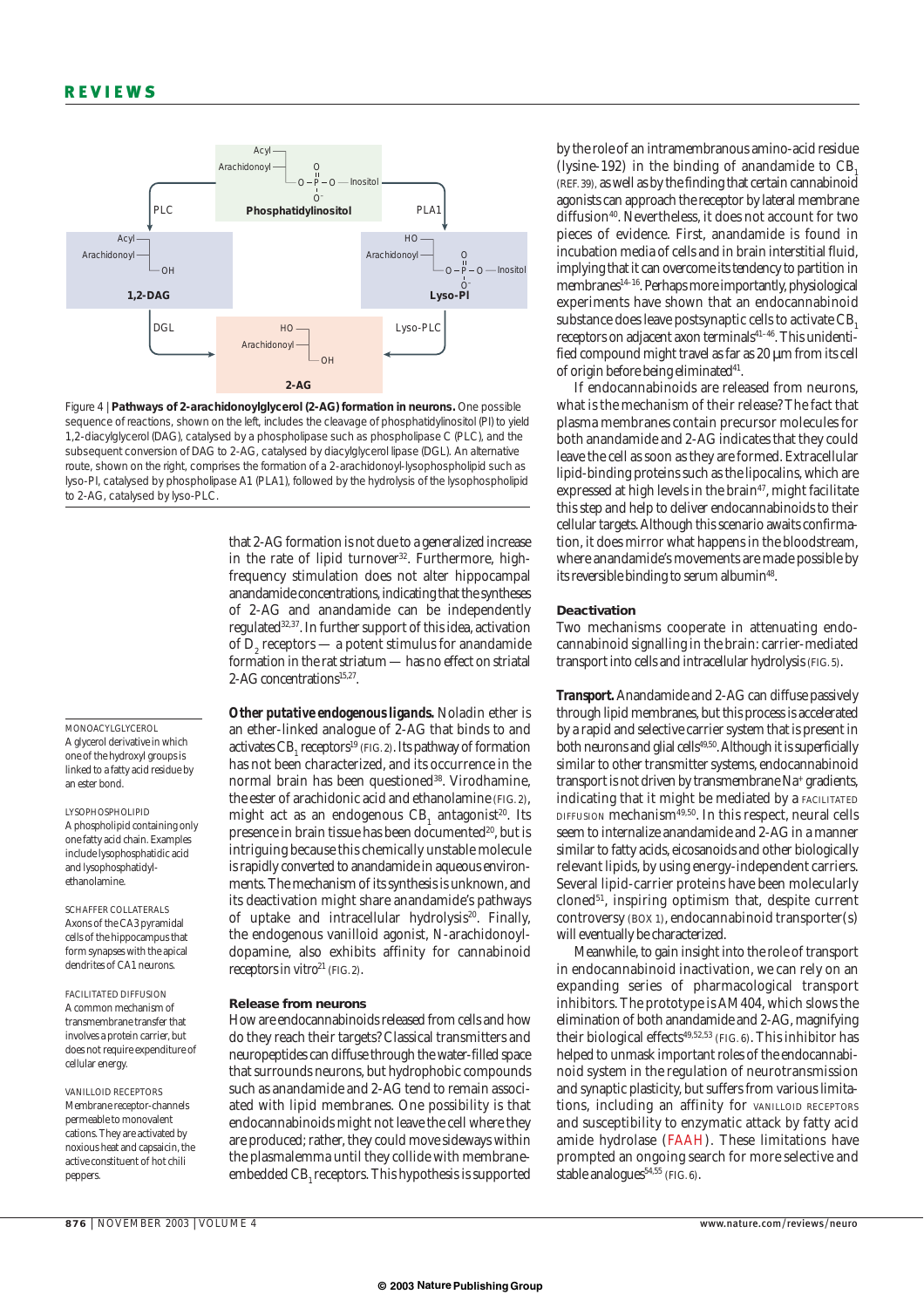

Figure 5 | **Mechanisms of endocannabinoid deactivation in neurons.** Anandamide and 2-arachidonoylglycerol (2-AG) can be internalized by neurons through a high-affinity transport mechanism, the 'endocannabinoid transporter'. Once inside cells, they can be hydrolysed by distinct serine hydrolases - anandamide by fatty acid amide hydrolase (FAAH) and 2-AG by monoglyceride lipase (MGL) (not shown) - to yield inactive breakdown products.

*Fatty acid amide hydrolase.* FAAH is an intracellular membrane-bound serine hydrolase that breaks down anandamide into arachidonic acid and ethanolamine<sup>56-59</sup> (FIG. 5). It has been molecularly cloned and its catalytic mechanism, which allows it to recognize a broad spectrum of amide and ester substrates, has been elucidated in detail<sup>60</sup>. Particularly notable is FAAH's ability to hydrolyse bioactive fatty amides, which do not bind to any of the known cannabinoid receptors: these include the satiety factor oleoylethanolamide<sup>61</sup> and the anti inflammatory/ analgesic mediator palmitoylethanolamide<sup>62,63</sup>. FAAH

# Box 1 | **To transport or not to transport?**

**Anandamide uptake in neural cells exhibits three identifying features of carrier-mediated transport. First, saturation kinetics: plots of the initial rate of [3 H]anandamide accumulation against extracellular anandamide concentrations yield apparent Michaelis** constants  $(K_n)$  of 0.32  $\mu$ M in astrocytes and 1.2  $\mu$ M in cortical neurons<sup>49</sup>. These values are very similar to those obtained with the transporters for serotonin  $(K_{\text{M}} = 0.3-0.5 \,\mu\text{M})$ , dopamine  $(K_M = 0.9 - 1.2 \mu M)$  and noradrenaline  $(K_M = 0.45 \mu M)^{148}$ . Higher  $K_M$  values for anandamide transport were obtained, however, in cerebellar granule cells<sup>50</sup>. Second, **substrate specificity: rat brain neurons and other cells in culture internalize [3 H]anandamide, but not closely related analogues14,49,50,52. Third, selective inhibition: [3 H]anandamide transport is blocked competitively by AM404 and other anandamide derivatives49,54,55. Importantly, some chiral analogues of anandamide inhibit transport in a stereospecific manner, which is indicative of a macromolecular recognition site52.**

**Nevertheless, the finding that [3 H]anandamide uptake does not require cellular energy49,50 has led to proposals that this process might be explained by passive membrane diffusion driven by intracellular fatty acid amide hydrolase (FAAH) activity149.This hypothesis is readily testable, as it assumes that anandamide uptake inhibitors act by blocking FAAH, and that disruption of FAAH by either genetic or pharmacological means should eliminate anandamide transport.Although it is clearly possible to inhibit** anandamide transport independently of FAAH<sup>54,55</sup>, a stringent test of this hypothesis – **for example, an examination of anandamide uptake in FAAH-knockout mice \_\_ has not yet been reported. Irrespective of the outcome of such a test, definitive proof of the transporter's existence will come only from its molecular characterization.**

tightly controls brain concentrations of these compounds64,65, but the functional significance of this regulation is unknown.

FAAH is widely distributed in the rat brain, where it is expressed at high concentrations in cell bodies and dendrites of principal neurons<sup>66,67</sup>. In the hippocampus, neocortex and cerebellum, FAAH-positive cell bodies are juxtaposed to axon terminals that contain CB, receptors, indicating not only that FAAH participates in the inactivation of neurally generated anandamide, but also that this process occurs postsynaptically. This idea can now be tested in FAAH-deficient mice<sup>64</sup> or using selective FAAH inhibitors with long-lasting systemic actions $^{65}$  (FIG. 6).

*Monoacylglycerol lipase.* The pig brain contains two chromatographically distinct 2-AG-hydrolysing activities<sup>68</sup>, one of which is probably due to the enzyme monoacylglycerol lipase (MGL). The rat brain isoform of this cytosolic serine hydrolase has been characterized both molecularly and morphologically<sup>69</sup>. It has a broad distribution in the central nervous system (CNS), which partially overlaps with that of FAAH; however, whereas FAAH is predominantly found in postsynaptic structures, MGL might be mostly associated with nerve endings<sup>69</sup>. In the hippocampal CA1 field, MGL-positive axon terminals surround cell bodies of pyramidal neurons containing FAAH. This localization could reflect a functional role of presynaptic MGL in terminating RETROGRADE SIGNALLING events mediated by 2-AG (discussed later in this article).

# **CB1 signalling**

CB<sub>1</sub> is considered to be the most abundant G-proteincoupled receptor in the mammalian brain, and its presence in the neocortex, hippocampus, basal ganglia, cerebellum and brainstem accounts for most of the behavioural actions of cannabinoid drugs<sup>70</sup>. The four symptoms that are often used to define cannabinoid intoxication in the rodent - hypothermia, rigid immobility, analgesia and decreased motor activity<sup>71</sup> - are strikingly absent in mice in which the *cb1* gene has been deleted by targeted recombination $72,73$ .

Aside from its unusually high concentrations in the brain,  $CB_1$  is a standard  $G_{i/\sigma}$ -coupled receptor and can initiate signalling events typical of this class of transducing proteins. These include closure of  $Ca^{2+}$ channels, opening of K+ channels, inhibition of adenylyl cyclase activity (with its consequent decrease in cytosolic cAMP concentrations) and stimulation of kinases that phosphorylate tyrosine, serine and threonine residues in proteins. Each of these mechanisms seems to have distinct functions in translating  $\text{CB}_\text{1}$ -receptor occupation into biological responses.

Cannabinoid agonists inhibit N- and P/Q-type voltage-activated  $Ca^{2+}$  channels<sup>74-76</sup>. This effect, which has been suggested to result from a direct interaction of G<sub>i/o</sub>-protein β–γ subunits with the channels<sup>77</sup>, might underlie  $\text{CB}_\text{1}$ -mediated depression of transmitter release at GABA (γ-aminobutyric acid) synapses in the CA1 field of the hippocampus<sup>78</sup> and at glutamatergic synapses in the dorsal striatum<sup>79,80</sup> (FIG. 7a). Importantly,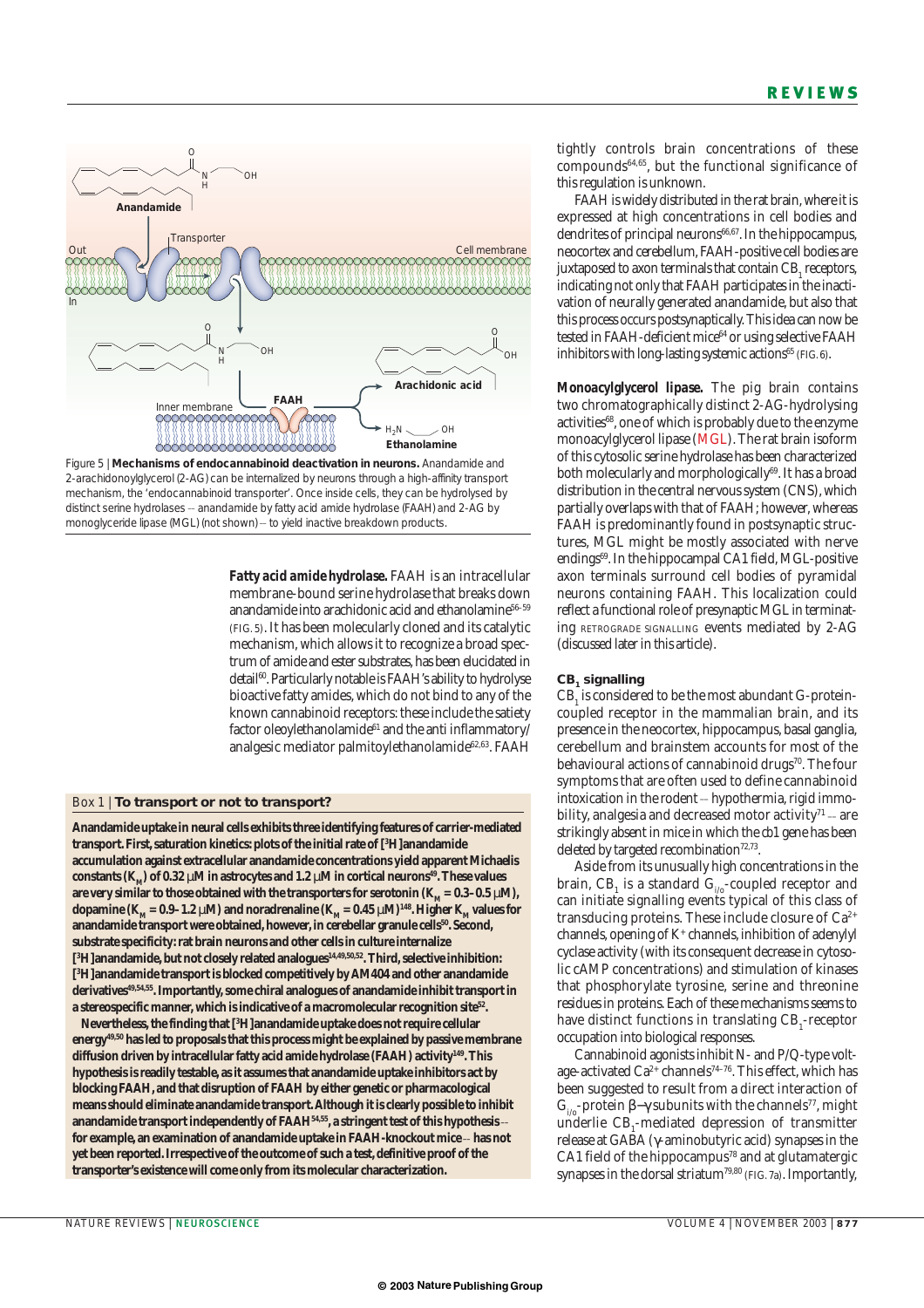

Figure 6 | **Chemical structures of endocannabinoid deactivation inhibitors. a** | Endocannabinoid transport inhibitors: AM404 (REF. 40) and UCM707 (REF. 54). **b** | Fatty acid amide hydrolase (FAAH) inhibitors: substituted carbamates (URB597)<sup>65</sup> and substituted  $\alpha$ -keto oxazolopyridines<sup>147</sup>.

however, endocannabinoid-mediated suppression of GABA release in hippocampal slices seems primarily to involve N-type  $Ca^{2+}$  channels<sup>81</sup>.

Cannabinoid regulation of voltage-gated K+ currents82 is also implicated in presynaptic inhibition at GABA83 and glutamate synapses. The latter include PARALLEL FIBRE–Purkinje cell synapses in the cerebellum, as well as synapses in the nucleus accumbens and lateral amygdala84–86 (FIG. 7b). The sensitivity of these responses to PERTUSSIS TOXIN implies that they are mediated by  $G_{i/2}$ proteins, but it is still unclear whether transduction is direct (β−γ subunit-mediated) or indirect (second messenger-mediated). Inhibition of cAMP formation does not seem to be involved<sup>85,86</sup>.

On the other hand, cAMP can contribute to the regulation of neuronal gene expression by  $\text{CB}_1$ . This process, which is necessary to produce lasting changes in synaptic strength, depends on the recruitment of complex networks of intracellular protein kinases<sup>87</sup>. Two components of these networks, extracellular signal-regulated kinase (ERK) and focal adhesion kinase (FAK), become activated when hippocampal slices are treated with cannabinoid agonists<sup>88,89</sup>. This activation is mimicked by inhibitors of cAMP-dependent kinase and is lost when the slices are exposed to cell-permeant cAMP analogues, implying that it might result from a decrease in intracellular cAMP concentrations. The involvement of ERK and FAK in synaptic plasticity indicates that these protein kinases could participate in the changes in gene expression and the persistent neural adaptations that accompany cannabinoid administration<sup>90</sup>.

### **CB1 distribution**

In the rodent and human cortices, CB<sub>1</sub> receptors are primarily found on axon terminals of cholecystokinin-8  $(CCK-8)$ -positive GABA interneurons<sup>91-95</sup>. This expression pattern dominates the neocortex, hippocampal formation and amygdala, where nerve terminals that form excitatory synapses are ostensibly devoid of CB. immunoreactivity<sup>91,94</sup>. However, there is evidence that excitatory terminals in these regions do contain the receptor; for example, cannabinoid agonists reduce glutamatergic transmission in the amygdala of normal

mice, but fail to do so in  $\text{CB}_\text{1}$ -deficient mutants $^\text{86}$ . In addition, low concentrations of CB, messenger RNA have been found in many neurons of the cortex that do not contain GABA92.

CB<sub>1</sub> receptors are also expressed at very high levels throughout the basal ganglia. In the striatum they are localized to three distinct neuronal elements: glutamatergic terminals originating in the cortex $79,80$ , local-circuit GABA interneurons ('fast-spiking' interneurons that do not express CCK-8)<sup>96</sup> and axon terminals of GABA projection neurons ('medium spiny neurons')97. Medium spiny neurons project to striatal outflow nuclei, where CB<sub>1</sub> receptors are especially abundant; for example, in the globus pallidus they outnumber dopamine D, receptors by a factor of  $45$  (REF. 97).

In the cerebellum, CB<sub>1</sub> is present on excitatory terminals of climbing and parallel fibres (but not on their postsynaptic partners, the Purkinje neurons) as well as on GABA interneurons $70.93$ . Smaller numbers of CB<sub>1</sub> receptors are also found in the thalamus (especially in the anterior dorsal nucleus and habenula), hypothalamus (ventromedial and anterior nuclei), midbrain (periaqueductal grey and superior colliculus), medulla (dorsal vagal complex and rostral ventromedial medulla) and spinal cord (dorsal horn)<sup>70,93</sup>. Last, CB<sub>1</sub> is expressed in peripheral sensory neurons<sup>98</sup>, where it is localized in cells that express N52, a protein marker of mechanosensitive Aβ fibres<sup>99</sup>.

# **Another brain receptor?**

A few cannabinoid effects persist in  $CB_1$ -null mice, implying that this receptor might not act alone in mediating brain cannabinoid signalling<sup>73,100</sup>. Although cannabinoid agonists lose their ability to inhibit GABA and glutamate transmission in some brain regions of adult  $\text{CB}_1$ -knockout mice $^{86}$ , they can still reduce excitatory transmission in the hippocampal CA1 field of these animals<sup>101,102</sup>. This discrepancy is reinforced by the finding that GABA and glutamate synapses in CA1 respond in different ways to cannabinoid drugs. For example, cannabinoid depression of excitatory currents is blocked by CAPSAZEPINE, whereas depression of inhibitory currents is not<sup>103</sup>. These results make a persuasive case for the existence of a hippocampal cannabinoid-sensitive site that is distinct from  $\text{CB}_1$  (sometimes called 'CB<sub>3</sub>'), but other evidence appears to contradict them; for example, in newborn  $\text{CB}_\text{1}$ -null mice, cannabinoid agonists affect neither GABA nor glutamate transmission<sup>104</sup>. Although this difference could be due to the developmental stage of the preparation used  $-$  adult<sup>101</sup> versus one-week-old  $mice<sup>104</sup>$  – more studies are needed to establish whether the  $\text{CB}_3$  site is molecularly distinct from  $\text{CB}_1$ . A novel cannabinoid site has also been identified in the vascular endothelium<sup>105</sup>, but seems to be different from  $CB$ <sub>2</sub> because it is not antagonized by capsazepine<sup>105</sup> or activated by the  $\text{CB}_1/\text{CB}_2$  agonist Win-55212-2 (REF. 106).

# **A local message**

Outside the brain, the endocannabinoids are produced on demand and act on cells located near their site of synthesis. For example, they are formed by circulating

RETROGRADE SIGNALLING The backward movement of signalling molecules from postsynaptic to presynaptic structures, which underlies a variety of short- and long-term changes in synaptic efficacy.

# PARALLEL FIBRES Axons of cerebellar granule cells. Parallel fibres emerge from the molecular layer of the cerebellar cortex towards the periphery, where they extend branches perpendicular to the main axis of the Purkinje neurons and

form *en passant*synapses with this cell type. PERTUSSIS TOXIN The causative agent of whooping

cough, pertussis toxin causes the persistent activation of  $\mathrm{G}_{\scriptscriptstyle{\mathrm{i}}}$ proteins by catalysing the ADPribosylation of the α-subunit.

# CAPSAZEPINE

A synthetic drug that acts as a competitive antagonist of capsaicin at vanilloid receptors.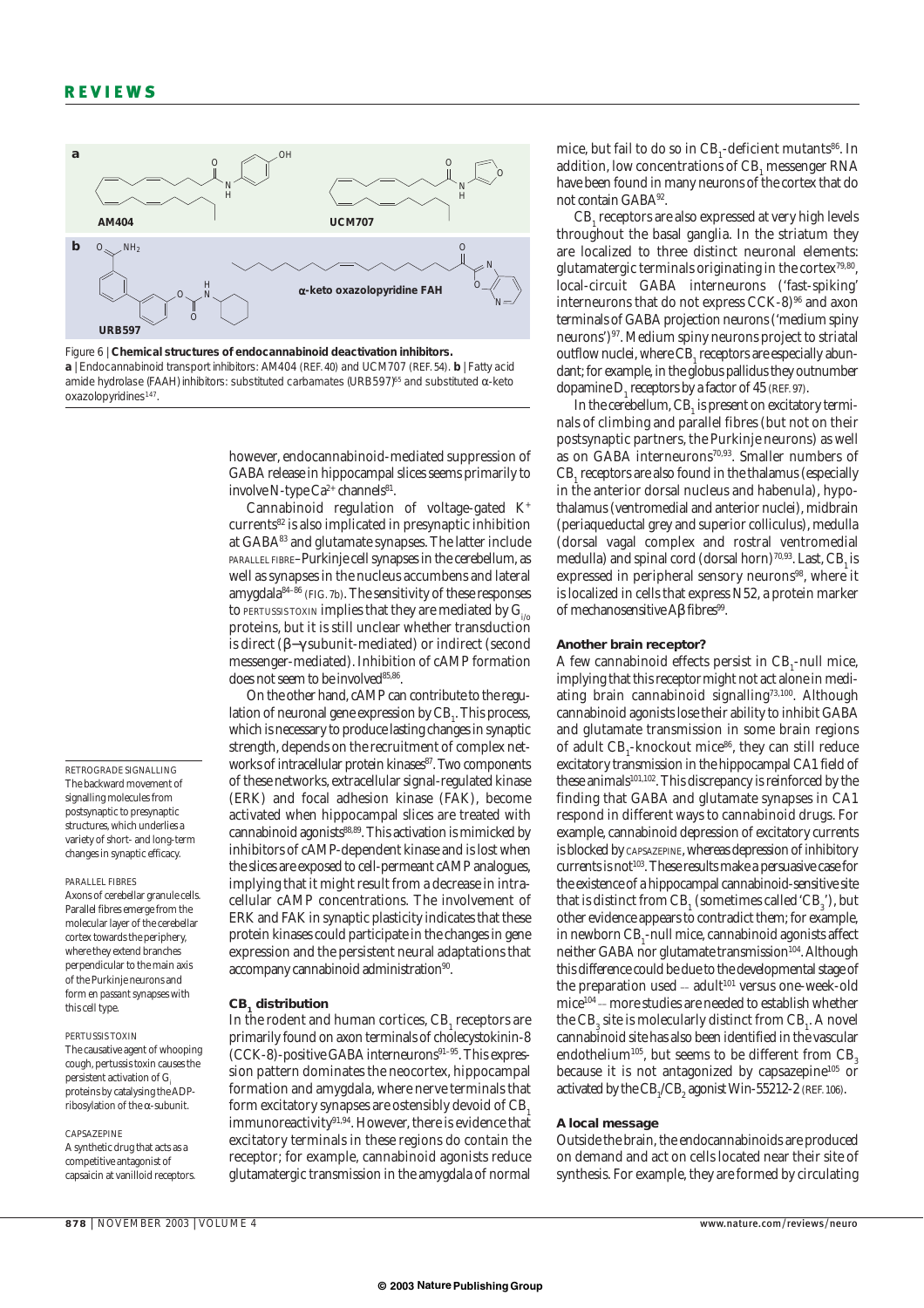

Figure 7 | **Regulation of presynaptic ion channel activities by CB**, cannabinoid receptors. **a** | At synapses between GABA (γ-aminobutyric acid) interneurons and pyramidal cells in the CA1 field of the hippocampus, activation of CB, receptors can initiate a series of intracellular events, which include (1) activation of G-protein β-γ subunits, (2) closure of voltage-gated Ca<sup>2+</sup> channels and (3) inhibition of GABA release. **b** | At parallel fibre–Purkinje cell synapses in the cerebellum, CB, activation can (1) engage G-protein  $\alpha$ -subunits that (2) cause the opening of K+ channels; the resulting membrane hyperpolarization can (3) reduce Ca<sup>2+</sup> entry and inhibit glutamate release. Mechanisms similar to those illustrated above are thought to underlie cannabinoid-mediated inhibition of neurotransmitter release in other brain regions.

leukocytes and platelets, and induce vascular relaxation by interacting with cannabinoid receptors on the surface of neighbouring endothelial and smooth muscle cells<sup>107</sup>. Similar PARACRINE actions are thought to occur in the CNS, where the endocannabinoids might mediate a localized signalling mechanism through which principal neurons modify the strength of incoming synaptic inputs.

*Hippocampus: modulation of memory.* When a pyramidal neuron in the CA1 field of the hippocampus is depolarized, the inhibitory GABA inputs received by that cell are transiently suppressed. This phenomenon, called depolarization-induced suppression of inhibition (DSI), is initiated postsynaptically by voltage-dependent influx of  $Ca^{2+}$  into the soma and dendrites of the neuron, but is expressed presynaptically through inhibition of transmitter release from axon terminals of GABA

**Regulation of GABA transmission**

PARACRINE

A bioactive substance formed in the body by the action of primary messengers (hormones, neurotransmitters) on their receptors, which produces its effects by acting on cells near its sites of synthesis.

GAMMA OSCILLATIONS Fast (20–80 Hz) synchronous oscillations of brain activity, which are thought to contribute to cognition and movement.

interneurons<sup>108</sup>. This indicates that a chemical messenger generated during depolarization of the pyramidal cell must travel backwards across the synapse to induce DSI (FIG. 8).

There is evidence that this retrograde signalling process involves an endocannabinoid substance, possibly 2-AG. First, CB, agonists mimic DSI, whereas CB, antagonists block it  $41-43$ . Second, DSI is absent in CB<sub>1</sub>deficient mice<sup>81,109</sup>. Third, the GABA interneurons that are implicated in DSI express high levels of CB<sub>1</sub> receptors, which are localized to their axon terminals<sup>91</sup>. Fourth, neural activity and  $Ca^{2+}$  entry stimulate the hippocampal synthesis of 2-AG, but have no effect on anandamide concentrations<sup>32</sup>. Nevertheless, we still don't know whether the endocannabinoid actually crosses back to the presynaptic nerve ending or is produced there by the action of another, unidentified retrograde signal (FIG. 8).

The fact that DSI is induced *in vitro*<sup>43</sup> by levels of neural activity that could also be encountered *in vivo* indicates that this process might have a role in normal brain function. Although this idea is still questioned<sup>110</sup>, various results link DSI to the regulation of hippocampal GAMMA OSCILLATIONS<sup>77</sup>. These network oscillations are coordinated by CB<sub>1</sub>-positive GABA interneurons and are influenced by cannabinoid agonists, raising the possibility that an endocannabinoid substance might modulate their expression<sup>111</sup> and be involved in the organization of hippocampal cell assemblies<sup>112</sup>. Another function of DSI might relate to synaptic plasticity. By weakening GABA-mediated inhibition, DSI could facilitate the induction of long-term potentiation in individual CA1 pyramidal neurons; this might contribute in turn to the formation of 'place fields' or to other forms of hippocampus-dependent learning<sup>113</sup>. Such a cognitive-enhancing action would not contradict the well-known amnesic effects of cannabinoid drugs<sup>114</sup> as the latter might result from a generalized, circuit-independent activation of CB, receptors in the hippocampus and other brain areas.

Outside the hippocampus, endocannabinoid-mediated DSI has been shown to occur at interneuron– principal cell synapses of the cerebellum<sup>115-117</sup> and probably will soon be discovered elsewhere.

A*mygdala: modulation of emotions.* CB<sub>1</sub>-bearing interneurons are selectively localized to a subdivision of the amygdala called the basolateral complex $94.95$ , a key station in the neural circuitry that processes emotions and a primary site of cannabinoid analgesia<sup>118</sup>. This localization, and the fact that CB<sub>1</sub> inactivation causes anxiety-like and aggressive responses in rodents $119,120$ . indicate that the endocannabinoid system might influence affective states through changes in the amygdala's efferent activity. This idea is further supported by two findings: first, presentation of anxiogenic stimuli increases anandamide and 2-AG concentrations in the mouse amygdala121; second, FAAH inhibitors exhibit marked anxiolytic-like properties in rats<sup>65</sup>.

Locally formed endocannabinoids could modify the amygdala's output in two complementary ways.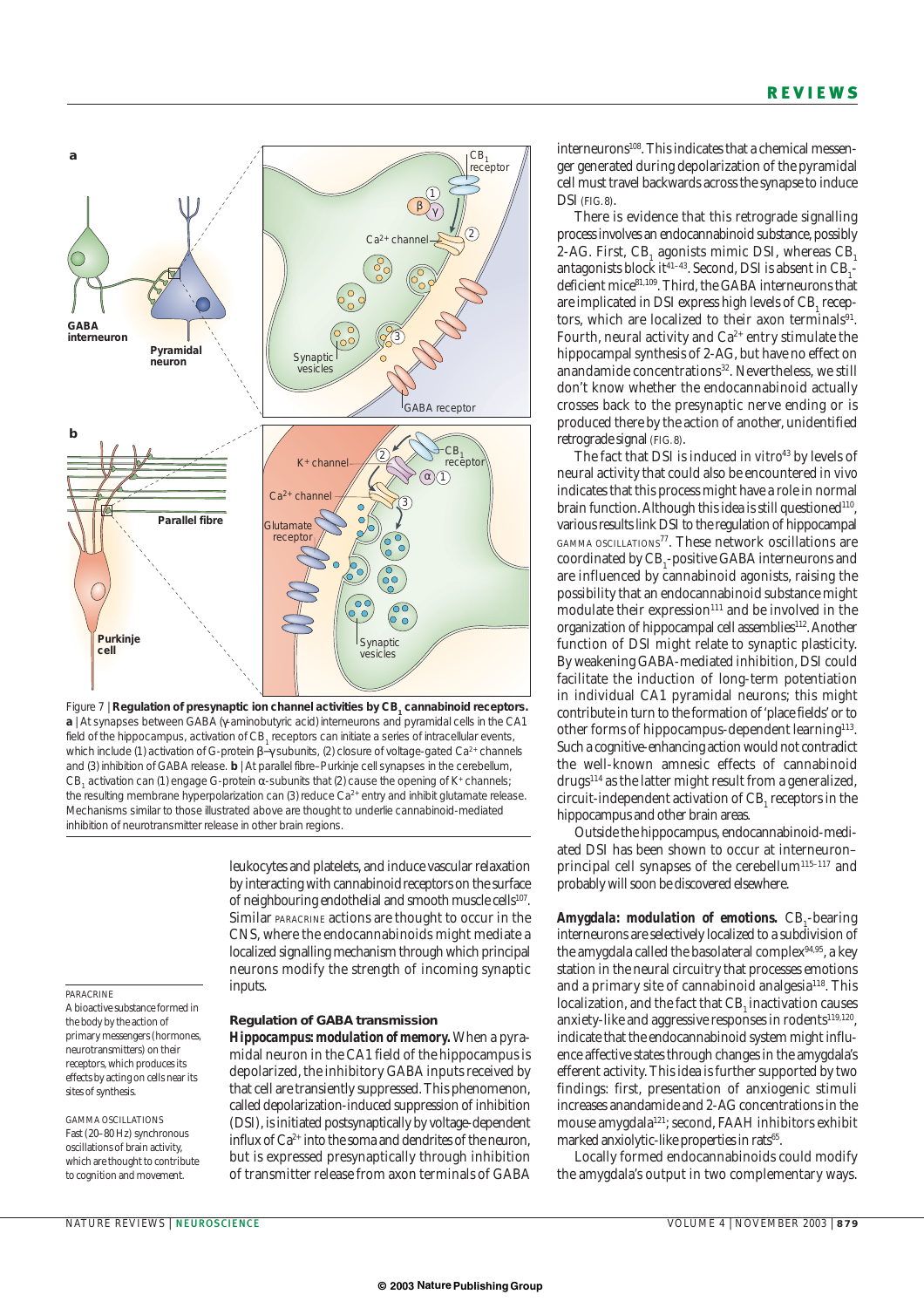



They could depress glutamate release from axon terminals originating in the cortex and other brain regions<sup>86</sup>. In addition, by reducing GABA release from basolateral interneurons, they might disinhibit GABA cells in the adjacent intercalated nuclei and consequently decrease the activity of their postsynaptic targets, the pyramidal neurons in the central nucleus of the amygdala, which constitute the structure's primary efferent pathway<sup>94</sup>.

*Basal ganglia: modulation of motor activity.*The terminal fields of striatal projection neurons contain the highest densities of CB<sub>1</sub> receptors in the brain. Here, local administration of cannabinoid agonists inhibits GABA release and profoundly affects motor behaviours<sup>122</sup>. Membrane depolarization and dopamine  $\rm D_{2}$ -receptor activation stimulate striatal anandamide formation<sup>15</sup>, indicating that this endocannabinoid might contribute to the regulation of basal ganglia function. In agreement with this hypothesis, the  $CB_1$  antagonist rimonabant enhances the stimulation of movement that is induced in rats by dopamine agonists $123$ , whereas the endocannabinoid transport inhibitor AM404 attenuates this stimulation in a  $\text{CB}_1$ -dependent manner $^{53}$ .

Anandamide might act at multiple sites in the basal ganglia, including GABA projection neurons, corticostriatal glutamatergic terminals and local-circuit interneurons79,96,97. Local-circuit interneurons are particularly notable because of their functional resemblance

to  $\text{CB}_1$ -positive interneurons in the hippocampus, with which they share not only a GABA-containing phenotype, but also the ability to discharge high-frequency bursts of action potentials that can inhibit firing in large assemblies of projection cells<sup>124</sup>. Does locally released anandamide gain access to these interneurons? Or does it primarily act on medium spiny cells and their cortical afferents? We don't know yet. But these unanswered questions do not diminish the significance of striatal endocannabinoid signalling, which is further highlighted by the effectiveness of cannabinoid agonists in the symptomatic treatment of LEVODOPA-INDUCED DYSKINESIAS<sup>125</sup> and TOURETTE'S SYNDROME<sup>126</sup>, two disorders with strong striatal underpinnings.

*Hindbrain: central analgesia.* Beside their actions in the amygdala, cannabinoid agonists can influence the central processing of pain by interacting with  $CB<sub>1</sub>$  receptors in the periaqueductal grey<sup>127</sup>, rostral ventromedial medulla<sup>128</sup> and spinal trigeminal nucleus<sup>129</sup>. At each of these sites, CB, activation depresses GABA release through a presynaptic mechanism, without causing significant changes in somatic membrane conductances129,130. In the trigeminal nucleus, glycinergic transmission also is inhibited<sup>129</sup>. Painful stimuli elicit anandamide release in the rat periaqueductal grey<sup>16</sup>, and systemic administration of CB<sub>1</sub> antagonists produces HYPERALGESIA in rats and mice<sup>63,131,132</sup>. So, noxious stimuli can engage a central analgesic circuit operated by the endocannabinoids, which, working in combination with a parallel mechanism in the periphery, could underlie the analgesic properties of cannabinoid drugs<sup>133</sup>.

# **Regulation of glutamate transmission**

Principal neurons in the hippocampus and cerebellum use endocannabinoids to carry out a signalling process that is analogous in mechanism, but opposite in sign, to DSI, called depolarization-induced suppression of excitation (DSE)<sup>108</sup>. Like DSI, DSE is induced by neuronal depolarization, it consists of a transient depression in neurotransmitter release, and it requires a retrograde endocannabinoid messenger. But unlike DSI, DSE targets glutamatergic rather than GABA axon terminals, and results therefore in reduced excitatory input to the affected cell<sup>108</sup> (FIG. 8).

Do DSI and DSE occur simultaneously in a single neuron and, if so, how are they coordinated? In cerebellar Purkinje cells, the two opposing phenomena can be elicited by similar stimulation protocols and so are likely to coexist<sup>42</sup>. Although they might be topographically segregated along the longitudinal axis of the neuron, the significance of their coexistence is not known. On the other hand, in the hippocampus, the induction of DSE requires longer periods of depolarization than does DSI, and its magnitude is smaller<sup>104</sup>. This could be explained by the lower sensitivity of glutamatergic terminals to endocannabinoid activation $104$ , which would indicate that a switch from DSI to DSE might occur when endocannabinoid concentrations at hippocampal synapses attain a certain threshold value. Again, the role of such a switch, if any, is undefined.

LEVODOPA-INDUCED DYSKINESIAS Unwanted movements that appear after prolonged use of the anti-Parkinsonian drug levodopa, β-(3,4 dihydroxyphenyl)-L-alanine.

TOURETTE'S SYNDROME A psychiatric disorder of unknown aetiology, characterized by the presence of compulsive vocal and motor tics.

HYPERALGESIA A state of enhanced sensitivity to painful stimuli.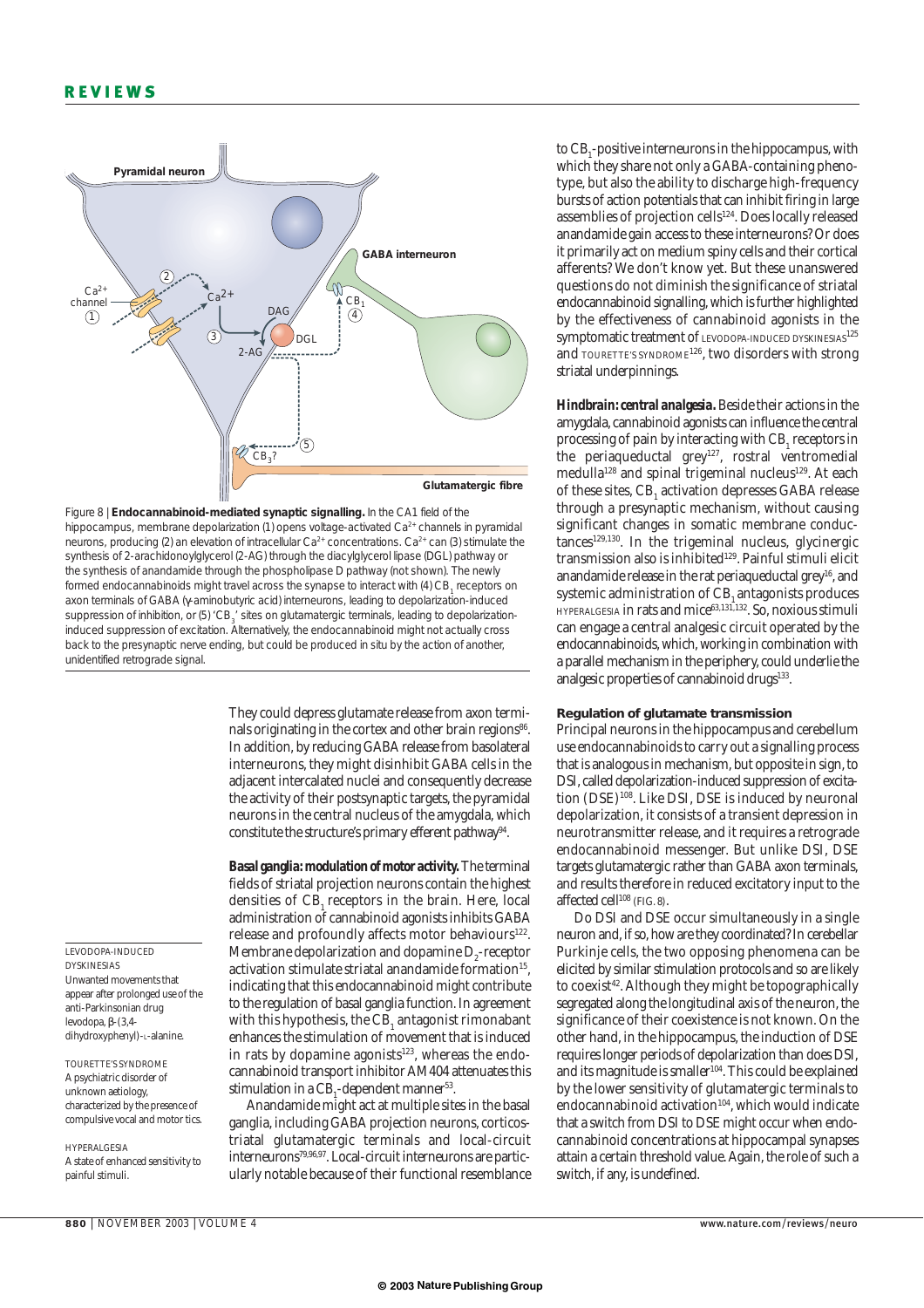# Box 2 | **Addicted to food**

**Although it is well established that marijuana smokers eat more marshmallows than they should, exactly why this occurs is still quite mysterious. However, a few facts seem to be clear150. Cannabinoid agonists stimulate food intake in partially fed animals. This** effect is probably due to the activation of CB<sub>1</sub> receptors and is accompanied by enhanced food palatability. Moreover, CB<sub>1</sub> antagonists such as rimonabant reduce food **intake and body weight in animals. Last, feeding status and feeding-regulating** hormones such as leptin can affect endocannabinoid synthesis in the hypothalamus<sup>151</sup>, **as well as in intestinal tissue152.The neural substrates of these actions have not been elucidated, but their therapeutic potential is under study. The cannabinoid agonist THC (dronabinol, Marinol) has been approved by the US Food and Drug Administration for the treatment of anorexia associated with AIDS, and the antagonist rimonabant is in advanced clinical development for the treatment of obesity. In a proof-of-concept trial (Phase II), which was recently completed, the drug produced a marked reduction of body weight in obese patients; after four months of treatment, patients taking rimonabant lost 4.5 kg, whereas those taking placebo lost only 1 kg. Larger trials (Phase III) are now underway in the United States and Europe to compare the effects of rimonabant and placebo on obesity, hyperlipidaemia and diabetes. Importantly, rimonabant is also under consideration as a treatment for alcohol and tobacco abuse, a reminder of the common neural substrates that underlie drug and food rewards153.**

> Inhibition of glutamatergic neurotransmission by cannabinoid agonists has been documented in a variety of brain structures besides the hippocampus and cerebellum. These include the prefrontal cortex134, amygdala<sup>86</sup>, nucleus accumbens<sup>85</sup>, striatum<sup>79</sup> and substantia nigra pars reticulata<sup>135</sup>. Whether such effects reflect the existence of regional DSE-like phenomena is an important question that remains to be addressed.



Figure 9 | **Roles of the endocannabinoids in long-term synaptic plasticity. a** | Repetitive activation of corticostriatal fibres causes a persistent reduction of glutamate release, called longterm depression (LTD), which might be mediated by anandamide. The elevated Ca<sup>2+</sup> concentrations produced in postsynaptic spines of striatal medium spiny neurons after the stimulation could trigger anandamide (AEA) formation, which in turn might induce LTD by engaging CB<sub>1</sub> cannabinoid receptors on glutamatergic axon terminals. **b** | High-frequency stimulation of glutamatergic Schaffer collaterals in the hippocampus elicits a prolonged reduction of GABA (γ-aminobutyric acid) release that might be mediated by 2-arachidonoylglycerol (2-AG). This heterosynaptic form of plasticity, called inhibitory-LTD (I-LTD), is induced when glutamate activates metabotropic receptors (mGluR) on pyramidal neurons, eliciting 2-AG formation through the diacylglycerol lipase (DGL) pathway. 2-AG might then travel sideways to engage CB, receptors on contiguous terminals of GABA interneurons, producing I-LTD.

# **Other neurotransmitters**

The ability of cannabinoid agonists to inhibit the release of neurotransmitters in the CNS is not restricted to glutamate and GABA136. A particularly convincing case has been made for acetylcholine, the release of which is reduced by cannabinoids both *in vitro* and *in vivo*, and is enhanced by inactivation of  $CB$ , receptors<sup>136-138</sup>. Acetylcholine release in the neocortex and hippocampus facilitates learning and memory, so disruption of this facilitatory process might contribute to the detrimental effects of cannabinoid drugs on cognition. Cannabinoids also reduce the release of the biogenic amines noradrenaline and serotonin<sup>136</sup>, and the neuropeptide CCK-8 (REF. 139). Analogous, but as yet unknown, actions on peptide release in the hypothalamus might underlie the central involvement of the endocannabinoid system in the secretion of stress hormones and regulation of appetite (BOX 2).

# **Enduring inhibitions**

*Basal ganglia: a role in habit formation?* High-frequency stimulation of cortical fibres that innervate the striatum leads to a form of persistent synaptic plasticity called long-term depression (LTD)<sup>140</sup>. Like its hippocampal counterpart, striatal LTD is induced when  $Ca^{2+}$  enters the somatodendritic compartment of projection neurons, and is expressed as a decrease in glutamate release from axon terminals of corticostriatal fibres<sup>141</sup>. These analogies with DSI are suggestive of an endocannabinoiddependent process, an idea that has been confirmed  $\mathrm{experimentally}^{44}$ . Striatal LTD is absent in CB<sub>1</sub>-deficient mice and is blocked by the CB<sub>1</sub> antagonist rimonabant; moreover, it is induced in a  $\text{CB}_\text{1}$ -dependent manner by anandamide or AM404 (REF. 44) (FIG. 9a).

A similar form of endocannabinoid-dependent LTD can be produced by low-frequency stimulation of cortical fibres that innervate the nucleus accumbens<sup>45</sup>. Despite differences in induction protocols *in vitro* – one is produced by high-frequency<sup>44</sup>, the other by low-frequency, stimulation<sup>45</sup> - striatal and accumbal LTD could serve complementary functions. For example, they might both contribute to habit formation, a type of striatumdependent learning that underlies the development of motor skills and is implicated in the pathogenesis of drug addiction<sup>142</sup>. Notably, cannabinoid drugs provoke in rats a relapse to drug-seeking behaviour after prolonged periods of abstinence, whereas CB<sub>1</sub> antagonists attenuate the relapse induced by drug-associated cues143,144. These findings have provided the rationale for current clinical trials of rimonabant as a treatment for alcohol and tobacco addiction (BOX 2).

*Hippocampus: a role in cognition?* In the hippocampal CA1 field, stimulation protocols that cause long-term potentiation at excitatory synapses onto pyramidal neurons simultaneously produce LTD at adjacent inhibitory synapses  $(I-LTD)^{46}$ . Like striatal LTD, I-LTD might be endocannabinoid-mediated, but its molecular mechanism seems to be remarkably different. According to a current model, glutamate released from excitatory terminals activates metabotropic receptors on dendrites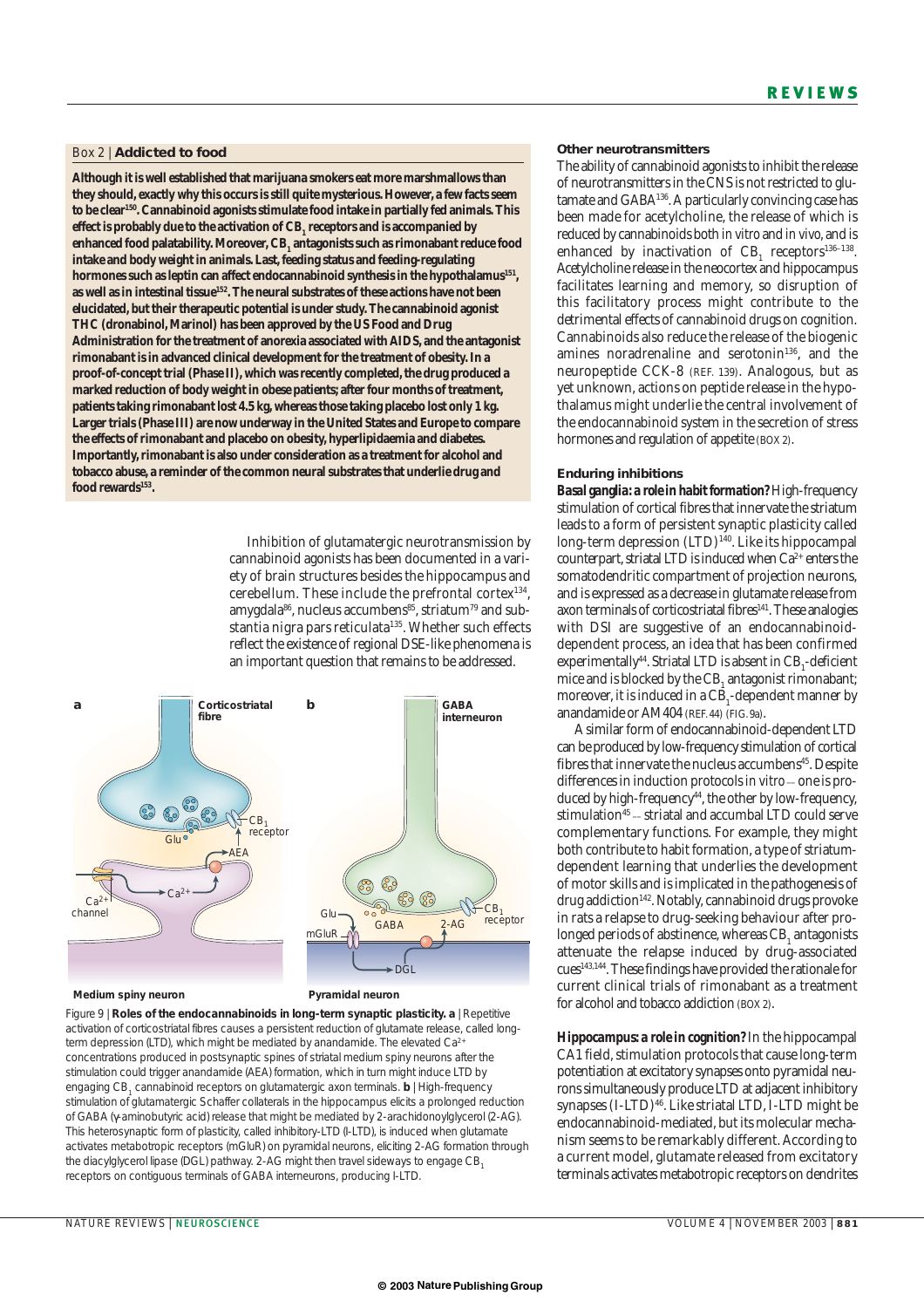of pyramidal neurons, which in turn stimulates 2-AG formation through the DGL pathway. The newly formed endocannabinoid can then depress GABA release by engaging CB<sub>1</sub> receptors on inhibitory nerve endings<sup>46</sup> (FIG. 9b). How this long-lasting disinhibitory process interacts with other forms of endocannabinoiddependent plasticity and contributes to the overall effects of cannabinoids on hippocampus-dependent learning will surely be the object of future discussion and experiments.

# **Missing pieces**

A decade of research in the biology of the endocannabinoid system has led to a series of exciting discoveries. We have learned that the brain contains multiple endocannabinoid lipids, and that neurons produce them using membrane constituents as starting material. We have also discovered that these lipids behave differently from traditional transmitters. Rather than being secreted

from vesicle stores, they are released in a non-synaptic manner and combine with cannabinoid receptors located near their sites of synthesis.

Despite this progress, many crucial pieces of the endocannabinoid puzzle are still missing. For example, we need to map the neuronal circuits that produce anandamide and 2-AG, and this requires in turn the molecular characterization of the synthetic enzymes involved. We also need to understand how classical neurotransmitters and drugs of abuse interact with these circuits, and to explore the functional consequences of such interactions. Last, but not least, we must continue to develop selective pharmacological tools that target not only the different cannabinoid receptor subtypes, but also the mechanisms of endocannabinoid synthesis and deactivation. Although these tasks are far from trivial, what is already known about the endocannabinoid system indicates that they are well worth pursuing.

- 1. Rouyer, M. Sur les medicaments usuels des Egyptiens. *Bull. Pharmacie* **2**, 25 (1810).
- 2. O'Shaugnessy, W. B. On the *Cannabis indica* or Indian hemp. *Pharmacol. J. Trans.* **2**, 594 (1843).
- 3. Moreau, J. J. *Du Hachisch et de l'Aliénation Mentale* (Fortin, Masson & Co., Paris, 1845).
- 4. Christison, R. in *A Dispensatory, or Commentary on the Pharmacopoeias of Great Britain (and the United States)* 971–974 (Lea and Blanchard, Philadelphia, 1848).
- 5. Adams, R. Marihuana. *Harvey Lect.* **37**, 168 (1941). 6. Gaoni, Y. & Mechoulam, R. Isolation, structure and partial synthesis of an active constituent of hashish. *J. Am. Chem.*
- *Soc.* **86**, 1646–1647 (1964). 7. Melvin, L. S. & Johnson, M. R. Structure–activity relationships of tricyclic and nonclassical bicycli
- cannabinoids. *NIDA Res. Monogr.* **79**, 31–47 (1987). 8. Devane, W. A., Dysarz, F. A., Johnson, M. R., Melvin, L. S. & Howlett, A. C. Determination and characterization of a cannabinoid receptor in rat brain. *Mol. Pharmacol.* **34**, 605–613 (1988). **This paper describes the original discovery of**

#### **selective cannabinoid sites in the rat brain and outlines their pharmacological properties.**

- 9. Matsuda, L. A., Lolait, S. J., Brownstein, M. J., Young, A. C. & Bonner, T. I. Structure of a cannabinoid receptor and functional expression of the cloned cDNA. *Nature* **346**, 561–564 (1990).
- 10. Munro, S., Thomas, K. L. & Abu-Shaar, M. Molecular characterization of a peripheral receptor for cannabinoids. *Nature* **365**, 61–65 (1993).

#### **References 9 and 10 report on the molecular cloning**  $\mathsf{and}$  structural characterization of CB<sub>1</sub> and CB<sub>2</sub>, the two **cannabinoid receptors identified in mammalian tissues.**

11. Devane, W. A. *et al.* Isolation and structure of a brain constituent that binds to the cannabinoid receptor. *Science* **258**, 1946–1949 (1992).

# **This paper outlines the ground-breaking isolation of anandamide from pig brain and the ability of this lipid derivative to activate cannabinoid receptors.**

- 12. Piomelli, D. & Greengard, P. Lipoxygenase metabolites of arachidonic acid in neuronal transmembrane signalling. *Trends Pharmacol. Sci.* **11**, 367–373 (1990).
- Kempe, K., Hsu, F. F., Bohrer, A. & Turk, J. Isotope dilution mass spectrometric measurements indicate that arachidonylethanolamide, the proposed endogenous ligand of the cannabinoid receptor, accumulates in rat brain tissue post mortem but is contained at low levels in or is absent from fresh tissue. *J. Biol. Chem.* **271**, 17287–17295 (1996).
- 14. Di Marzo, V. *et al.* Formation and inactivation of endogenous cannabinoid anandamide in central neurons. *Nature* **372**, 686–691 (1994).
- 15. Giuffrida, A. *et al.* Dopamine activation of endogenous cannabinoid signaling in dorsal striatum. *Nature Neurosci.* **2**, 358–363 (1999).
- 16. Walker, J. M., Huang, S. M., Strangman, N. M., Tsou, K. & Sañudo-Peña, M. C. Pain modulation by release of the endogenous cannabinoid anandamide. *Proc. Natl Acad. Sci. USA* **96**, 12198–12203 (1999).

#### **By showing that anandamide is produced in and released from brain neurons under physiological conditions, references 14–16 established the role of this compound as an endogenous ligand for cannabinoid receptors.**

- 17. Sugiura, T. *et al.* 2-Arachidonoylglycerol: a possible endogenous cannabinoid receptor ligand in brain. *Biochem. Biophys. Res. Commun.* **215**, 89–97 (1995).
- Mechoulam, R. *et al.* Identification of an endogenous 2-monoglyceride, present in canine gut, that binds to cannabinoid receptors. *Biochem. Pharmacol.* **50**, 83–90 (1995).
- 19. Hanus, L. *et al.* 2-Arachidonyl glyceryl ether, an endogenous agonist of the cannabinoid CB1 receptor. *Proc. Natl Acad. Sci. USA* **98**, 3662–3665 (2001).
- 20. Porter, A. C. *et al.* Characterization of a novel endocannabinoid, virodhamine, with antagonist activity at the CB1 receptor. *J. Pharmacol. Exp. Ther.* **301**, 1020–1024  $(2002)$
- 21. Huang, S. M. *et al.* An endogenous capsaicin-like substance with high potency at recombinant and native vanilloid VR1 receptors. *Proc. Natl Acad. Sci. USA* **99**, 8400–8405 (2002).
- 22. Chapman, K. D. Emerging physiological roles for *N*-acylphosphatidylethanolamine metabolism in plants: signal transduction and membrane protection. *Chem. Phys. Lipids* **108**, 221–229 (2000).
- 23. Sugiura, T. *et al.* Transacylase-mediated and phosphodiesterase-mediated synthesis of *N*-arachidonoylethanolamine, an endogenous cannabinoid-receptor ligand, in rat brain microsomes. Comparison with synthesis from free arachidonic acid and ethanolamine. *Eur. J. Biochem.* **240**, 53–62 (1996).
- Cadas, H., di Tomaso, E. & Piomelli, D. Occurrence and biosynthesis of endogenous cannabinoid precursor, *N*-arachidonoyl phosphatidylethanolamine, in rat brain. *J. Neurosci.* **17**, 1226–1242 (1997).
- 25. Kodaki, T. & Yamashita, S. Cloning, expression, and characterization of a novel phospholipase D complementary DNA from rat brain. *J. Biol. Chem.* **272**, 11408–11413 (1997).
- 26. Cadas, H., Gaillet, S., Beltramo, M., Venance, L. & Piomelli, D. Biosynthesis of an endogenous cannabinoid precursor in neurons and its control by calcium and cAMP. *J. Neurosci.* **16**, 3934–3942 (1996).
- 27. Ferrer, B., Asbrock, N., Kathuria, S., Piomelli, D. & Giuffrida, A. Effects of levodopa on endocannabinoid levels in rat basal ganglia: implications for the treatment of levodopainduced dyskinesias. *Eur. J. Neurosci.* **18**, 1607–1614 (2003).
- 28. Varma, N., Carlson, G. C., Ledent, C. & Alger, B. E. Metabotropic glutamate receptors drive the endocannabinoid system in hippocampus. *J. Neurosci.* **21**, 1–5 (2001).
- 29. Kim, J., Isokawa, M., Ledent, C. & Alger, B. E. Activation of muscarinic acetylcholine receptors enhances the release of endogenous cannabinoids in the hippocampus. *J. Neurosci.* **22**, 10182–10191 (2002).
- 30. Senogles, S. E. The D2s dopamine receptor stimulates phospholipase D activity: a novel signaling pathway for dopamine. *Mol. Pharmacol.* **58**, 455–462 (2000).
- 31. Hernández-López, S. *et al.* D2 dopamine receptors in striatal medium spiny neurons reduce L-type Ca<sup>2+</sup> currents<br>and excitability via a novel PLCβ1-IP3-calcineurin-signaling
- cascade. *J. Neurosci.* **20**, 8987–8995 (2000). 32. Stella, N., Schweitzer, P. & Piomelli, D. A second endogenous cannabinoid that modulates long-term potentiation. *Nature* **388**, 773–778 (1997).
- 33. Kanoh, H., Yamada, K. & Sakane, F. Diacylglycerol kinases: emerging downstream regulators in cell signaling systems. *J. Biochem.* **131**, 629–633 (2002).
- 34. Farooqui, A. A., Rammohan, K. W. & Horrocks, L. A. Isolation, characterization, and regulation of diacylglycerol lipases from the bovine brain. *Ann. NY Acad. Sci.* **559**, 25–36 (1989).
- 35. Higgs, H. N. & Glomset, J. A. Identification of a phosphatidic acid-preferring phospholipase A1 from bovine brain and testis. *Proc. Natl Acad. Sci. USA* **91**, 9574–9578 (1994).
- 36. Pete, M. J., Ross, A. H. & Exton, J. H. Purification and properties of phospholipase A1 from bovine brain. *J. Biol. Chem.* **269**, 19494–19500 (1994).
- 37. Stella, N. & Piomelli, D. Receptor-dependent formation of endogenous cannabinoids in cortical neurons. *Eur. J. Pharmacol.* **425**, 189–196 (2001).
- 38. Oka, S. *et al.* Ether-linked analogue of 2-arachidonoylglycerol (noladin ether) was not detected in the brains of various mammalian species. *J. Neurochem.* **85**, 1374–1381 (2003).
- 39. Song, Z. H. & Bonner, T. I. A lysine residue of the cannabinoid receptor is critical for receptor recognition by several agonists but not WIN55212-2. *Mol. Pharmacol.* **49**, 891–896 (1996).
- 40. Xie, X. Q., Melvin, L. S. & Makriyannis, A. The conformational properties of the highly selective cannabinoid receptor ligand CP-55,940. *J. Biol. Chem.* **271**, 10640–10647 (1996).
- 41. Wilson, R. I. & Nicoll, R. A. Endogenous cannabinoids mediate retrograde signalling at hippocampal synapses. *Nature* **410**, 588–592 (2001).
- 42. Kreitzer, A. C. & Regehr, W. G. Retrograde inhibition of presynaptic calcium influx by endogenous cannabinoids at excitatory synapses onto Purkinje cells. *Neuron* **29**, 717–727 (2001).
- 43. Ohno-Shosaku, T., Maejima, T. & Kano, M. Endogenous cannabinoids mediate retrograde signals from depolarized postsynaptic neurons to presynaptic terminals. *Neuron* **29**, 729–738 (2001).

#### **References 41–43 provided the first unequivocal demonstration that endocannabinoids regulate synaptic transmission in the brain.**

- 44. Gerdeman, G. L., Ronesi, J. & Lovinger, D. M. Postsynaptic endocannabinoid release is critical to long-term depression in the striatum. *Nature Neurosci.* **5**, 446–451 (2002).
- 45. Robbe, D., Kopf, M., Remaury, A., Bockaert, J. & Manzoni, O. J. Endogenous cannabinoids mediate longterm synaptic depression in the nucleus accumbens. *Proc. Natl Acad. Sci. USA* **99**, 8384–8388 (2002).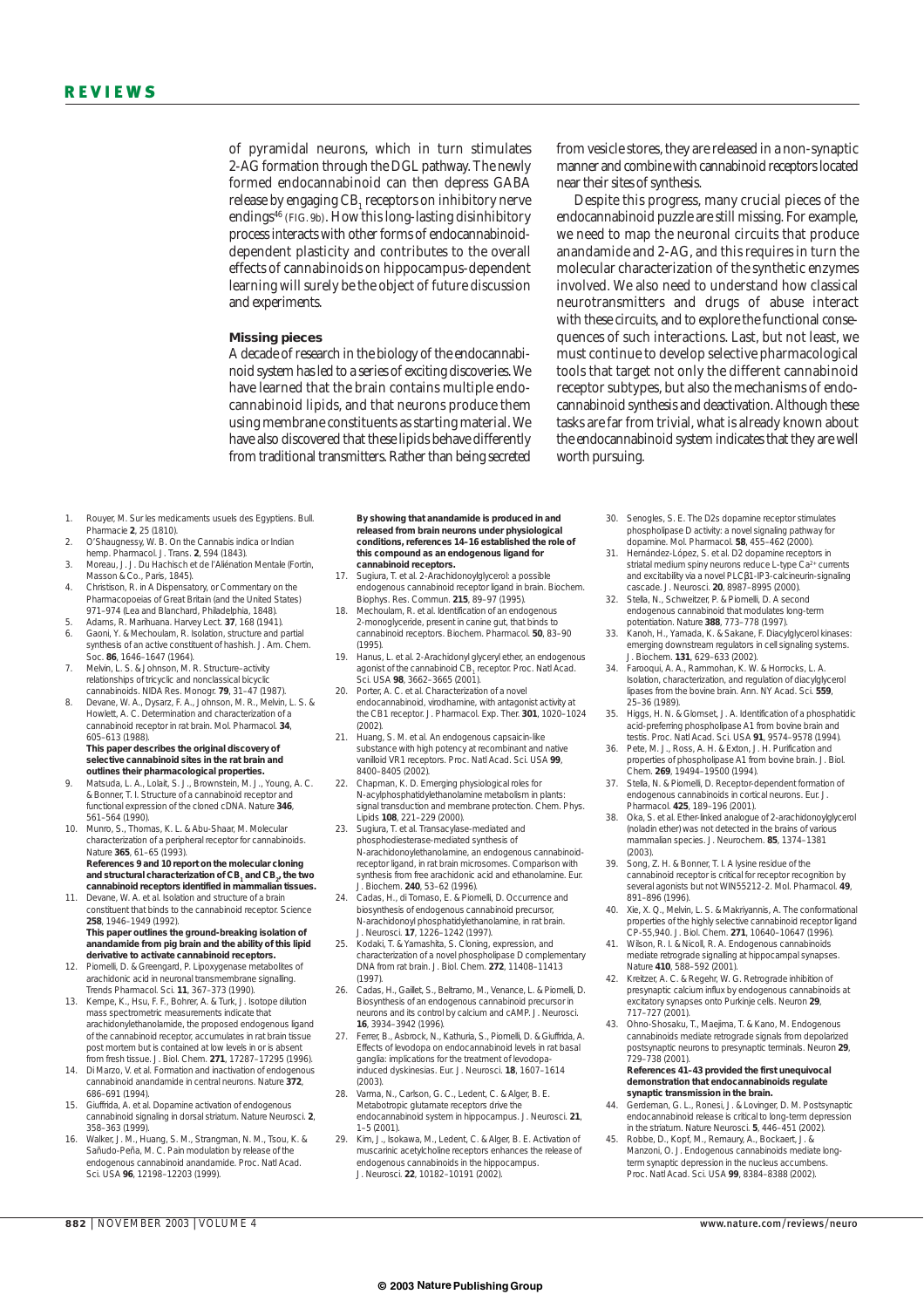- 46. Chevaleyre, V. & Castillo, P. E. Heterosynaptic LTD of hippocampal GABAergic synapses. A novel role of endocannabinoids in regulating excitability. *Neuron* **38**, 461–472 (2003).
- 47. Beuckmann, C. T. *et al.* Cellular localization of lipocalin-type prostaglandin D synthase (β-trace) in the central nervous system of the adult rat. *J. Comp. Neurol.* **428**, 62–78 (2000).
- 48. Bojensen, I. N. & Hansen, H. S. Binding of anandamide to bovine serum albumin. *J. Lipid Res.* **44**, 1790–1794 (2003). Beltramo, M. *et al.* Functional role of high-affinity
- anandamide transport, as revealed by selective inhibition. *Science* **277**, 1094–1097 (1997). **Together with reference 50, this paper identifies facilitated transport as the first step in anandamide deactivation and introduces the first anandamide transport inhibitor, AM404.**
- 50. Hillard, C. J., Edgemond, W. S., Jarrahian, A. & Campbell, W. B. Accumulation of *N*-arachidonoylethanolamine (anandamide) into cerebellar granule cells occurs via facilitated diffusion. *J. Neurochem.* **69**, 631–638 (1997).
- 51. Abumrad, N., Coburn, C. & Ibrahimi, A. Membrane proteins implicated in long-chain fatty acid uptake by mammalian cells: CD36, FATP and FABPm. *Biochim. Biophys. Acta* **1441**, 4–13 (1999).
- 52. Piomelli, D. *et al.* Structural determinants for recognition and translocation by the anandamide transporter. *Proc. Natl Acad. Sci. USA* **96**, 5802–5807 (1999).
- 53. Beltramo, M. *et al.* Reversal of dopamine D<sub>2</sub> receptor responses by an anandamide transport inhibitor *J. Neurosci.* **20**, 3401–3407 (2000).
- 54. Lopez-Rodriguez, M. L. *et al.* Design, synthesis and biological evaluation of novel arachidonic acid derivatives as highly potent and selective endocannabinoid transporter inhibitors. *J. Med. Chem.* **44**, 4505–4508 (2001).
- 55. De Petrocellis, L., Bisogno, T., Davis, J. B., Pertwee, R. G. & Di Marzo, V. Overlap between the ligand recognition properties of the anandamide transporter and the VR1 vanilloid receptor: inhibitors of anandamide uptake with negligible capsaicin-like activity. *FEBS Lett.* **483**, 52–56 (2000).
- 56. Schmid, P. C., Zuzarte-Augustin, M. L. & Schmid, H. H. Properties of rat liver *N*-acylethanolamine amidohydrolase. *J. Biol. Chem.* **260**, 14145–14149 (1985). **Published long before the discovery of anandamide, this paper describes a membrane-associated enzyme activity that breaks down fatty acid ethanolamides. This enzyme, which also catalyses the hydrolysis of anandamide, is now called fatty acid amide hydrolase.**
- 57. Hillard, C. J., Wilkison, D. M., Edgemond, W. S. & Campbell, W. B. Characterization of the kinetics and distribution of *N*-arachidonylethanolamine (anandamide) hydrolysis by rat brain. *Biochim. Biophys. Acta* **1257**, 249–256 (1995).
- 58. Ueda, N., Kurahashi, Y., Yamamoto, S. & Tokunaga, T. Partial purification and characterization of the porcine brain enzyme hydrolyzing and synthesizing anandamide. *J. Biol.*
- *Chem.* **270**, 23823–23827 (1995). 59. Cravatt, B. F. *et al.* Molecular characterization of an enzyme that degrades neuromodulatory fatty-acid amides. *Nature* **384**, 83–87 (1996).

## **The first of an elegant series of papers (including references 60 and 64) that unveils the molecular**

- **properties of fatty acid amide hydrolase.** 60. Bracey, M. H., Hanson, M. A., Masuda, K. R., Stevens, R. C. & Cravatt, B. F. Structural adaptations in a membrane enzyme that terminates endocannabinoid signaling. *Science* **298**, 1793–1796 (2002).
- 61. Fu, J. *et al.* Oleylethanolamide regulates feeding and body weight through activation of the nuclear receptor PPAR-α. *Nature* **425**, 90–93 (2003).
- 62. Mazzari, S., Canella, R., Petrelli, L., Marcolongo, G. & Leon, A. *N*-(2-hydroxyethyl)hexadecanamide is orally active in reducing edema formation and inflammatory hyperalgesia by down-modulating mast cell activation. *Eur. J. Pharmacol.* **300**, 227–236 (1996).
- 63. Calignano, A., La Rana, G., Giuffrida, A. & Piomelli, D. Control of pain initiation by endogenous cannabinoids. *Nature* **394**, 277–281 (1998).
- 64. Cravatt, B. F. *et al.* Supersensitivity to anandamide and enhanced endogenous cannabinoid signaling in mice lacking fatty acid amide hydrolase. *Proc. Natl Acad. Sci. USA* **98**, 9371–9376 (2001).
- 65. Kathuria, S. *et al.* Modulation of anxiety through blockade of anandamide hydrolysis. *Nature Med.* **9**, 76–81 (2003). **Selective and systemically active inhibitors of fatty acid amide hydrolase activity reveal a crucial role for anandamide in the regulation of emotion.**
- 66. Tsou, K. *et al.* Fatty acid amide hydrolase is located preferentially in large neurons in the rat central nervous system as revealed by immunohistochemistry. *Neurosci. Lett.* **254**, 137–140 (1998).
- 67. Egertová, M., Cravatt, B. F. & Elphick, M. R. Comparative analysis of fatty acid amide hydrolase and CB<sub>1</sub> cannabinoid<br>receptor expression in the mouse brain: evidence of a widespread role for fatty acid amide hydrolase in regulation of endocannabinoid signaling. *Neuroscience* **119**, 481–496 (2003).
- 68. Goparaju, S. K., Ueda, N., Taniguchi, K. & Yamamoto, S. Enzymes of porcine brain hydrolyzing 2-arachidonoylglycerol, an endogenous ligand of cannabinoid receptors. *Biochem. Pharmacol.* **57**, 417–423 (1999).
- 69. Dinh, T. P. *et al.* Brain monoglyceride lipase participating in endocannabinoid inactivation. *Proc. Natl Acad. Sci. USA* **99**, 10819–10824 (2002).
- 70. Herkenham, M. *et al.* Cannabinoid receptor localization in brain. *Proc. Natl Acad. Sci. USA* **87**, 1932–1936 (1990). 71. Adams, I. B. & Martin, B. R. Cannabis: pharmacology and
- toxicology in animals and humans. *Addiction* **91**, 1585–1614 (1996). **A comprehensive review of the pharmacology of**

# *Cannabis* **derivatives.**

- 72. Ledent, C. *et al.* Unresponsiveness to cannabinoids and reduced addictive effects of opiates in CB1 receptor
- knockout mice. *Science* **283**, 401–404 (1999). 73. Zimmer, A., Zimmer, A. M., Hohmann, A. G., Herkenham, M. & Bonner, T. I. Increased mortality, hypoactivity, and hypoalgesia in cannabinoid CB1 receptor knockout mice. *Proc. Natl Acad. Sci. USA* **96**, 5780–5785 (1999).
- 74. Mackie, K. & Hille, B. Cannabinoids inhibit N-type calcium channels in neuroblastoma-glioma cells. *Proc. Natl Acad. Sci. USA* **89**, 3825–3829 (1992).
- 75. Caulfield, M. P. & Brown, D. A. Cannabinoid receptor agonists inhibit Ca current in NG108-15 neuroblastoma cells via a pertussis toxin-sensitive mechanism. *Br. J. Pharmacol.* **106**, 231–232 (1992).
- 76. Twitchell, W., Brown, S. & Mackie, K. Cannabinoids inhibit N- and P/Q-type calcium channels in cultured rat hippocampal neurons. *J. Neurophysiol.* **78**, 43–50 (1997).
- 77. Wilson, R. I. & Nicoll, R. A. Endocannabinoid signaling in the brain. *Science* **296**, 678–682 (2002).
- 78. Hoffman, A. F. & Lupica, C. R. Mechanisms of cannabinoid inhibition of GABA<sub>A</sub> synaptic transmission in the<br>hippocampus. *J. Neurosci.* **20**, 2470–2479 (2000).
- 79. Gerdeman, G. & Lovinger, D. M. CB1 cannabinoid receptor inhibits synaptic release of glutamate in rat dorsolateral striatum. *J. Neurophysiol.* **85**, 468–471 (2001).
- 80. Huang, C. C., Lo, S. W. & Hsu, K. S. Presynaptic mechanisms underlying cannabinoid inhibition of excitatory synaptic transmission in rat striatal neurons. *J. Physiol.* **532**, 731–748 (2001).
- 81. Wilson, R. I., Kunos, G. & Nicoll, R. A. Presynaptic specificity of endocannabinoid signaling in the hippocampus. *Neuron* **31**, 1–20 (2001).
- 82. Mu, J., Zhuang, S. Y., Kirby, M. T., Hampson, R. E. & Deadwyler, S. A. Cannabinoid receptors differentially modulate potassium A and D currents in hippocampal neurons in culture. *J. Pharmacol. Exp. Ther.* **291**, 893–902  $(1999)$
- 83. Kreitzer, A. C., Carter, A. G. & Regehr, W. G. Inhibition of interneuron firing extends the spread of endocannabinoid signaling in the cerebellum. *Neuron* **34**, 787–796 (2002).
- 84. Daniel, H. & Crepel, F. Control of Ca<sup>2+</sup> influx by cannabinoid and metabotropic glutamate receptors in rat cerebellar cortex requires K+ channels. *J. Physiol.* **537**, 793–800 (2001).
- 85. Robbe, D., Alonso, G., Duchamp, F., Bockaert, J. & Manzoni, O. J. Localization and mechanisms of action of cannabinoid receptors at the glutamatergic synapses of the mouse nucleus accumbens. *J. Neurosci.* **21**, 109–116  $(2001)$
- 86. Azad, S. C. *et al.* Activation of the cannabinoid receptor type 1 decreases glutamatergic and GABAergic synaptic transmission in the lateral amygdala of the mouse. *Learn.*
- *Mem.* **10**, 116–128 (2003). 87. Adams, J. P. & Sweatt, J. D. Molecular psychology: roles for the ERK MAP kinase cascade in memory. *Annu. Rev. Pharmacol. Toxicol.* **42**, 135–163 (2002).
- 88. Derkinderen, P. *et al.* Regulation of a neuronal form of focal adhesion kinase by anandamide. *Science* **273**, 1719–1722 (1996).
- Derkinderen, P. et al. Regulation of extracellular signalregulated kinase by cannabinoids in hippocampus. *J. Neurosci.* **23**, 2371–2382 (2003).
- 90. Hoffman, A. F., Oz, M., Caulder, T. & Lupica, C. R. Functional tolerance and blockade of long-term depression at synapses in the nucleus accumbens after chronic cannabinoid exposure. *J. Neurosci.* **23**, 4815–4820 (2003).
- 91. Katona, I. et al. Presynaptically located CB1 cannabinoid receptors regulate GABA release from axon terminals of specific hippocampal interneurons. *J. Neurosci.* **19**, 4544–4558 (1999).
- Marsicano, G. & Lutz, B. Expression of the cannabinoid receptor CB<sub>1</sub> in distinct neuronal subpopulations in the adult<br>mouse forebrain. *Eur. J. Neurosci.* **11**, 4213–4225 (1999).
- 93. Tsou, K., Brown, S., Sañudo-Peña, M. C., Mackie, K. & Walker, J. M. Immunohistochemical distribution of cannabinoid CB1 receptors in the rat central nervous system. *Neuroscience* **83**, 393–411 (1998).
- 94. Katona, I. *et al.* Distribution of CB1 cannabinoid receptors in the amygdala and their role in the control of GABAergic transmission. *J. Neurosci.* **21**, 9506–9518 (2001).
- 95. McDonald, A. J. & Mascagni, F. Localization of the CB1 type cannabinoid receptor in the rat basolateral amygdala: high concentrations in a subpopulation of cholecystokinin-containing interneurons. *Neuroscience* **107**, 641–652 (2001).
- 96. Hohmann, A. G. & Herkenham, M. Localization of<br>cannabinoid CB<sub>1</sub> receptor mRNA in neuronal subpopulations of rat striatum: a double-label *in situ*
- hybridization study. Synapse 37, 71–80 (2000).<br>97. Herkenham, M., Lynn, A. B., de Costa, B. R. & Richfield, E. K.<br>Neuronal localization of cannabinoid receptors in the basal<br>ganglia of the rat. *Brain Res*. 547, 267–274 (1
- 98. Hohmann, A. G. & Herkenham, M. Cannabinoid receptors undergo axonal flow in sensory nerves. *Neuroscience* **92**, 1171–1175 (1999).
- 99. Price, T. J., Helesic, G., Parghi, D., Hargreaves, K. M. & Flores, C. M. The neuronal distribution of cannabinoid receptor type 1 in the trigeminal ganglion of the rat.
- *Neuroscience* **120**, 155–162 (2003). 100. Breivogel, C. S., Griffin, G., Di Marzo, V. & Martin, B. R. Evidence for a new G protein-coupled cannabinoid receptor in mouse brain. *Mol. Pharmacol.* **60**, 155–163 (2001).
- 101. Hájos, N., Ledent, C. & Freund, T. F. Novel cannabinoidsensitive receptor mediates inhibition of glutamatergic synaptic transmission in the hippocampus. *Neuroscience* **106**, 1–4 (2001).

#### **Together with reference 100, this study provided the first indication that an additional brain cannabinoid receptor remains to be cloned.**

- 102. Rouach, N. & Nicoll, R. A. Endocannabinoids contribute to short-term but not long-term mGluR-induced depression in the hippocampus. *Eur. J. Neurosci.* **18**, 1017–1020 (2003). 103. Hájos, N. & Freund, T. F. Pharmacological separation of
- cannabinoid sensitive receptors on hippocampal excitatory and inhibitory fibers. *Neuropharmacology* **43**, 503–510 (2002).
- 104. Ohno-Shosaku, T. *et al.* Presynaptic cannabinoid sensitivity is a major determinant of depolarization-induced retrograde suppression at hippocampal synapses. *J. Neurosci.* **22**, 3864–3872 (2002).
- 105. Jarai, Z. *et al.* Cannabinoid-induced mesenteric vasodilation through an endothelial site distinct from CB1 or CB2 receptors. *Proc. Natl Acad. Sci. USA* **96**, 14136–14141 (1999).
- 106. Wagner, J. A., Varga, K., Jarai, Z. & Kunos, G. Mesenteric vasodilation mediated by endothelial anandamide receptors. *Hypertension* **33**, 429–434 (1999).
- 107. Bátkai, S. *et al.* Endocannabinoids acting at vascular CB<sub>1</sub><br>receptors mediate the vasodilated state in advanced liver cirrhosis. *Nature Med.* **7**, 827–832 (2001).
- 108. Alger, B. E. Retrograde signaling in the regulation of synaptic transmission: focus on endocannabinoids. *Prog. Neurobiol.* **68**, 247–286 (2002).
- 109. Yoshida, T. *et al.* The cannabinoid CB1 receptor mediates retrograde signals for depolarization-induced suppression of inhibition in cerebellar Purkinje cells. *J. Neurosci.* **22**, 1690–1697 (2002).
- 110. Hampson, R. E., Zhuang, S. Y., Weiner, J. L. & Deadwyler, S. A. Functional significance of cannabinoid-mediated, depolarization-induced suppression of inhibition (DSI) in the
- hippocampus. *J. Neurophysiol.* **90**, 55–64 (2003). 111. Hájos, N. *et al.* Cannabinoids inhibit hippocampal GABAergic transmission and network oscillations. *Eur.*
- *J. Neurosci.* **12**, 3239–3249 (2000). 112. Harris, K. D., Csicsvari, J., Hirase, H., Dragoi, G. & Buzsaki, G. Organization of cell assemblies in the hippocampus. *Nature*
- **424**, 552–556 (2003). 113. Carlson, G., Wang, Y. & Alger, B. E. Endocannabinoids facilitate the induction of LTP in the hippocampus. *Nature Neurosci.* **5**, 723–724 (2002). **This paper reports that endocannabinoids can facilitate hippocampal long-term potentiation (LTP) at**
- **the single-cell level, although pharmacological administration of cannabinoid agonists inhibits LTP and impairs memory (reviewed in reference 114).** 114. Hampson, R. E. & Deadwyler, S. A. Cannabinoids,
- hippocampal function and memory. *Life Sci.* **65**, 715–723 (1999).
- 115. Llano, I., Leresche, N. & Marty, A. Calcium entry increases the sensitivity of cerebellar Purkinje cells to applied GABA and decreases inhibitory synaptic currents. *Neuron* **6**, 565–574 (1991).